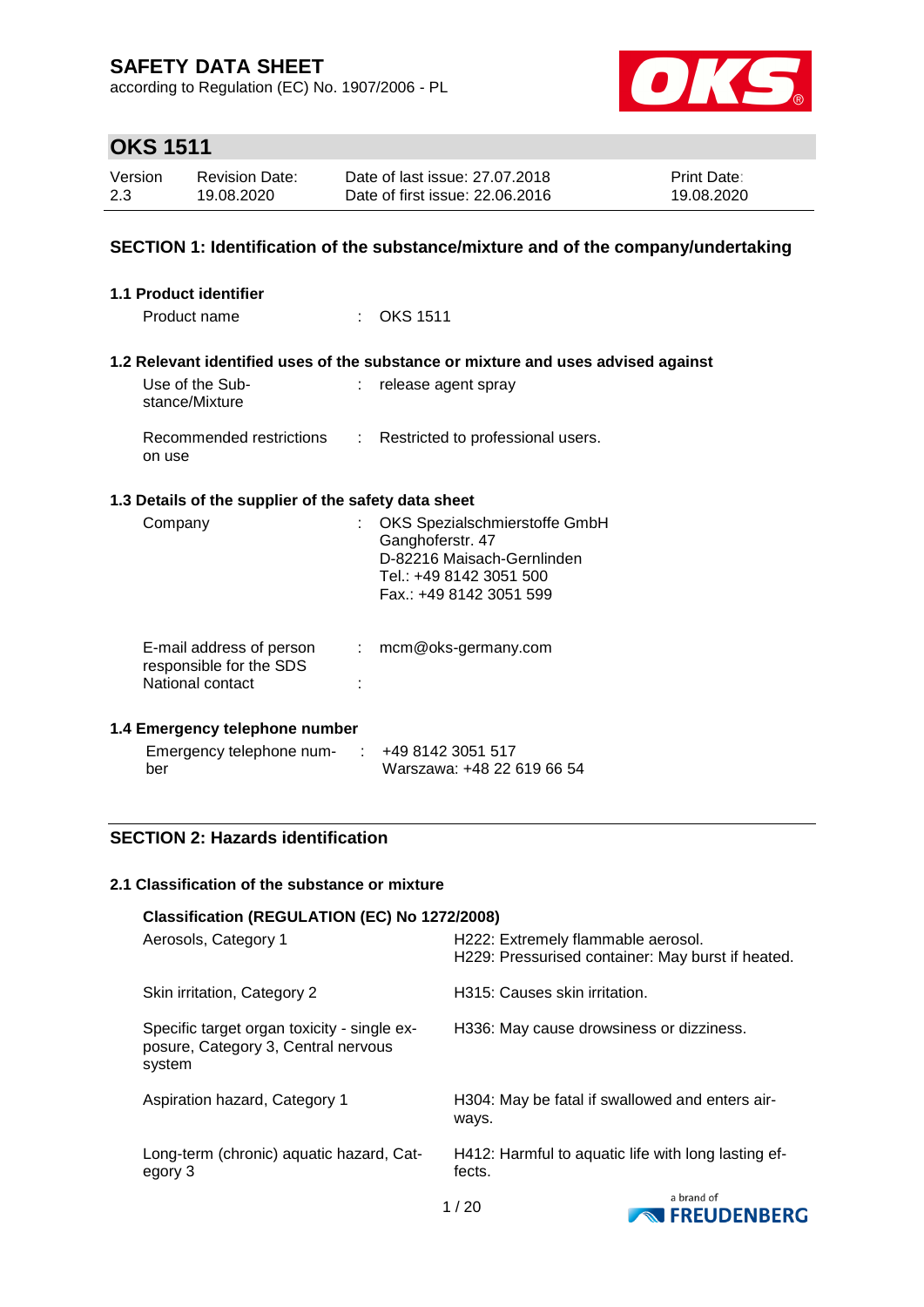according to Regulation (EC) No. 1907/2006 - PL



## **OKS 1511**

| Version | <b>Revision Date:</b> | Date of last issue: 27.07.2018  | <b>Print Date:</b> |
|---------|-----------------------|---------------------------------|--------------------|
| 2.3     | 19.08.2020            | Date of first issue: 22,06,2016 | 19.08.2020         |

### **2.2 Label elements**

| Labelling (REGULATION (EC) No 1272/2008)<br>Hazard pictograms |                                                                      |                                                                                                                                                                                                                                                               |
|---------------------------------------------------------------|----------------------------------------------------------------------|---------------------------------------------------------------------------------------------------------------------------------------------------------------------------------------------------------------------------------------------------------------|
| Signal word                                                   | Danger                                                               |                                                                                                                                                                                                                                                               |
| <b>Hazard statements</b>                                      | H <sub>222</sub><br>H <sub>229</sub><br>H304<br>H315<br>H336<br>H412 | Extremely flammable aerosol.<br>Pressurised container: May burst if heated.<br>May be fatal if swallowed and enters air-<br>ways.<br>Causes skin irritation.<br>May cause drowsiness or dizziness.<br>Harmful to aquatic life with long lasting ef-<br>fects. |
| Precautionary statements                                      | <b>Prevention:</b>                                                   |                                                                                                                                                                                                                                                               |
|                                                               | P210                                                                 | Keep away from heat, hot surfaces, sparks,<br>open flames and other ignition sources. No<br>smoking.                                                                                                                                                          |
|                                                               | P211                                                                 | Do not spray on an open flame or other<br>ignition source.                                                                                                                                                                                                    |
|                                                               | P <sub>251</sub>                                                     | Do not pierce or burn, even after use.                                                                                                                                                                                                                        |
|                                                               | <b>Response:</b>                                                     |                                                                                                                                                                                                                                                               |
|                                                               | $P301 + P310$                                                        | IF SWALLOWED: Immediately call a<br>POISON CENTER/ doctor.                                                                                                                                                                                                    |
|                                                               | P331                                                                 | Do NOT induce vomiting.                                                                                                                                                                                                                                       |
|                                                               | Storage:                                                             |                                                                                                                                                                                                                                                               |
|                                                               | $P410 + P412$                                                        | Protect from sunlight. Do not expose to<br>temperatures exceeding 50 °C/ 122 °F.                                                                                                                                                                              |

Hazardous components which must be listed on the label: Naphtha (petroleum), hydrotreated light; Low boiling point hydrogen treated naphtha

### **2.3 Other hazards**

This substance/mixture contains no components considered to be either persistent, bioaccumulative and toxic (PBT), or very persistent and very bioaccumulative (vPvB) at levels of 0.1% or higher.

#### **SECTION 3: Composition/information on ingredients**

#### **3.2 Mixtures**

Chemical nature : Active agent with propellant and solvent.

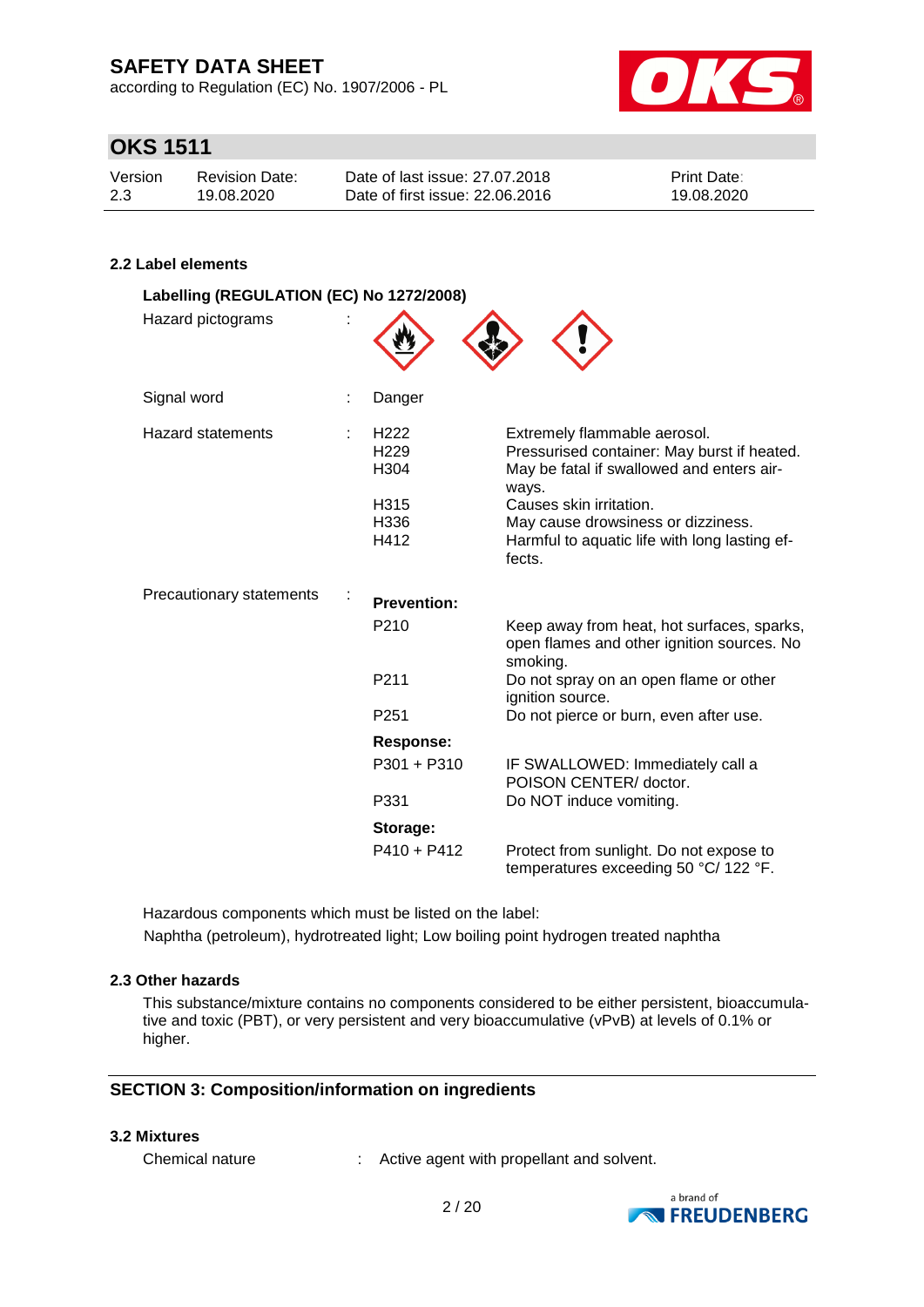according to Regulation (EC) No. 1907/2006 - PL



# **OKS 1511**

| Version | <b>Revision Date:</b> | Date of last issue: 27.07.2018  | <b>Print Date:</b> |
|---------|-----------------------|---------------------------------|--------------------|
| 2.3     | 19.08.2020            | Date of first issue: 22,06,2016 | 19.08.2020         |

Esters

### **Components**

| Chemical name<br>Naphtha (petroleum),<br>hydrotreated light;<br>Low boiling point hy-<br>drogen treated naph-<br>tha | CAS-No.<br>EC-No.<br>Index-No.<br>Registration number<br>64742-49-0<br>921-024-6<br>649-328-00-1<br>01-2119475514-35-<br><b>XXXX</b> | Classification<br>Flam. Liq.2; H225<br>Skin Irrit.2; H315<br>STOT SE3; H336<br>Asp. Tox.1; H304<br>Aquatic Chronic2;<br>H411 | Concentration<br>limits<br>M-Factor<br><b>Notes</b> | Concentration<br>(% w/w)<br>$>= 10 - 20$ |
|----------------------------------------------------------------------------------------------------------------------|--------------------------------------------------------------------------------------------------------------------------------------|------------------------------------------------------------------------------------------------------------------------------|-----------------------------------------------------|------------------------------------------|
| Hydrocarbons, C6,<br>isoalkanes, <5% n-<br>hexane                                                                    | 931-254-9<br>01-2119484651-34-<br><b>XXXX</b>                                                                                        | Flam. Liq.2; H225<br>Skin Irrit.2; H315<br>STOT SE3; H336<br>Asp. Tox.1; H304<br>Aquatic Chronic2;<br>H411                   |                                                     | $>= 2.5 - < 10$                          |
| isobutane                                                                                                            | 75-28-5<br>200-857-2<br>601-004-00-0<br>01-2119485395-27-<br><b>XXXX</b>                                                             | Flam. Gas1; H220<br>Press. GasCompr.<br>Gas; H280                                                                            | Note U (table<br>3.1), Note C                       | $>= 1 - 10$                              |
| Substances with a workplace exposure limit :                                                                         |                                                                                                                                      |                                                                                                                              |                                                     |                                          |
| butane                                                                                                               | 106-97-8<br>203-448-7<br>601-004-00-0                                                                                                | Flam. Gas1; H220<br>Press. GasCompr.<br>Gas; H280                                                                            | Note U (table<br>3.1), Note C                       | $>= 50 - < 70$                           |
| propane                                                                                                              | 74-98-6<br>200-827-9<br>601-003-00-5<br>01-2119486944-21-<br><b>XXXX</b>                                                             | Flam. Gas1; H220<br>Press. GasCompr.<br>Gas; H280                                                                            | Note U (table<br>3.1)                               | $>= 10 - 20$                             |

For explanation of abbreviations see section 16.

### **SECTION 4: First aid measures**

#### **4.1 Description of first aid measures**

If inhaled : Call a physician or poison control centre immediately. Remove person to fresh air. If signs/symptoms continue, get

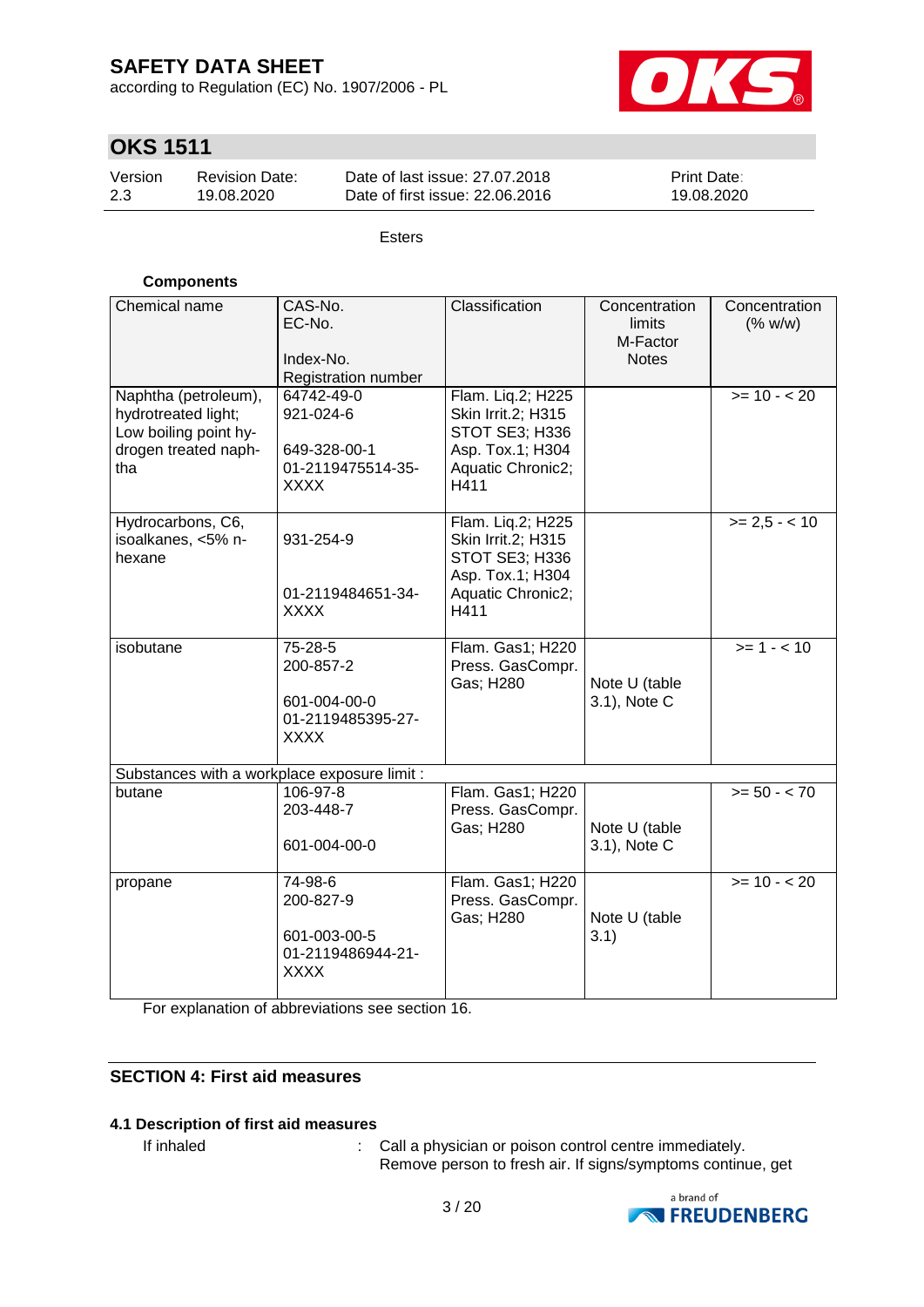according to Regulation (EC) No. 1907/2006 - PL



# **OKS 1511**

| Version<br>2.3 | <b>Revision Date:</b><br>19.08.2020 | Date of last issue: 27.07.2018<br>Date of first issue: 22.06.2016                                                                                                                                                                                              | Print Date:<br>19.08.2020 |
|----------------|-------------------------------------|----------------------------------------------------------------------------------------------------------------------------------------------------------------------------------------------------------------------------------------------------------------|---------------------------|
|                |                                     | medical attention.<br>Keep patient warm and at rest.<br>If unconscious, place in recovery position and seek medical<br>advice.<br>Keep respiratory tract clear.<br>If breathing is irregular or stopped, administer artificial respira-<br>tion.               |                           |
|                | In case of skin contact             | Take off all contaminated clothing immediately.<br>Wash off immediately with soap and plenty of water.<br>Get medical attention immediately if irritation develops and<br>persists.<br>Wash clothing before reuse.<br>Thoroughly clean shoes before reuse.     |                           |
|                | In case of eye contact              | Rinse immediately with plenty of water, also under the eyelids,<br>for at least 10 minutes.<br>If eye irritation persists, consult a specialist.                                                                                                               |                           |
| If swallowed   |                                     | Move the victim to fresh air.<br>If accidentally swallowed obtain immediate medical attention.<br>Keep respiratory tract clear.<br>Do NOT induce vomiting.<br>Rinse mouth with water.<br>Aspiration hazard if swallowed - can enter lungs and cause<br>damage. |                           |
|                |                                     | 4.2 Most important symptoms and effects, both acute and delayed                                                                                                                                                                                                |                           |
| Symptoms       |                                     | Inhalation may provoke the following symptoms:<br>Unconsciousness<br><b>Dizziness</b><br><b>Drowsiness</b><br>Headache<br>Nausea<br><b>Tiredness</b><br>Skin contact may provoke the following symptoms:<br>Erythema                                           |                           |
|                |                                     | Aspiration may cause pulmonary oedema and pneumonitis.                                                                                                                                                                                                         |                           |
| <b>Risks</b>   |                                     | Central nervous system depression<br>Risk of product entering the lungs on vomiting after ingestion.<br>Health injuries may be delayed.<br>Causes skin irritation.                                                                                             |                           |

### **4.3 Indication of any immediate medical attention and special treatment needed**

Treatment : Treat symptomatically.

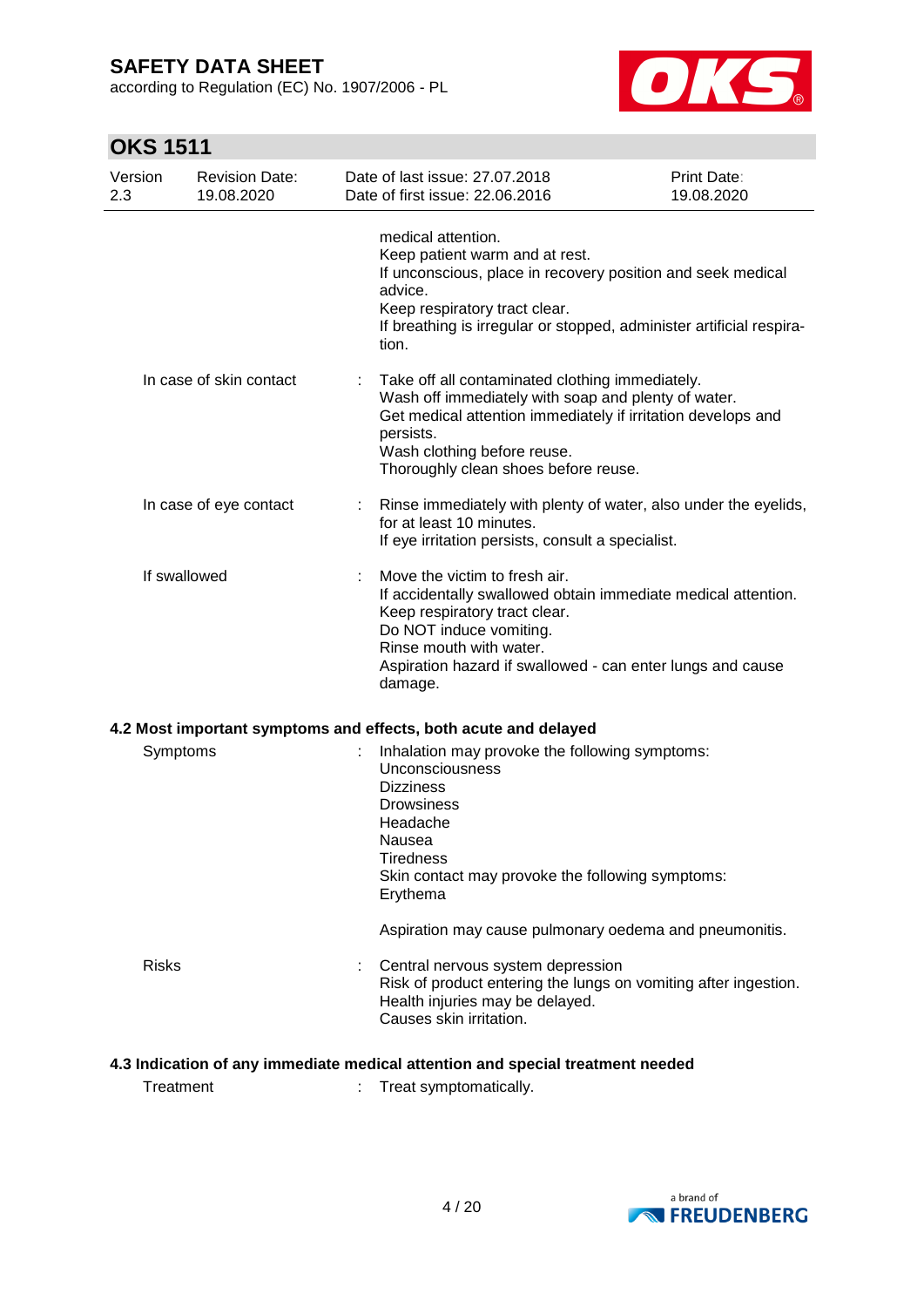according to Regulation (EC) No. 1907/2006 - PL



### **OKS 1511**

| Version | <b>Revision Date:</b> | Date of last issue: 27,07,2018  | <b>Print Date:</b> |
|---------|-----------------------|---------------------------------|--------------------|
| 2.3     | 19.08.2020            | Date of first issue: 22.06.2016 | 19.08.2020         |

### **SECTION 5: Firefighting measures**

#### **5.1 Extinguishing media**

Suitable extinguishing media : ABC powder

Unsuitable extinguishing media : High volume water jet

#### **5.2 Special hazards arising from the substance or mixture**

| Specific hazards during fire-<br>fighting          | : Fire may cause evolution of:<br>Carbon oxides                                                                                                                                                                      |
|----------------------------------------------------|----------------------------------------------------------------------------------------------------------------------------------------------------------------------------------------------------------------------|
|                                                    | Fire Hazard<br>Do not let product enter drains.<br>Contains gas under pressure; may explode if heated.<br>Beware of vapours accumulating to form explosive concentra-<br>tions. Vapours can accumulate in low areas. |
| 5.3 Advice for firefighters                        |                                                                                                                                                                                                                      |
| Special protective equipment :<br>for firefighters | In the event of fire, wear self-contained breathing apparatus.<br>Use personal protective equipment. Exposure to decomposi-<br>tion products may be a hazard to health.                                              |
| Further information                                | Standard procedure for chemical fires.                                                                                                                                                                               |

#### Further information : Standard procedure for chemical fires. Collect contaminated fire extinguishing water separately. This must not be discharged into drains. Cool containers/tanks with water spray.

### **SECTION 6: Accidental release measures**

#### **6.1 Personal precautions, protective equipment and emergency procedures**

| Personal precautions | Evacuate personnel to safe areas.<br>Ensure adequate ventilation.<br>Remove all sources of ignition.<br>Do not breathe vapours or spray mist.<br>Do not breathe dust/fume/gas/mist/vapours/spray.<br>Refer to protective measures listed in sections 7 and 8.<br>Only qualified personnel equipped with suitable protective<br>equipment may intervene. |
|----------------------|---------------------------------------------------------------------------------------------------------------------------------------------------------------------------------------------------------------------------------------------------------------------------------------------------------------------------------------------------------|
|----------------------|---------------------------------------------------------------------------------------------------------------------------------------------------------------------------------------------------------------------------------------------------------------------------------------------------------------------------------------------------------|

#### **6.2 Environmental precautions**

Environmental precautions : Do not allow contact with soil, surface or ground water. Prevent further leakage or spillage if safe to do so. If the product contaminates rivers and lakes or drains inform respective authorities.

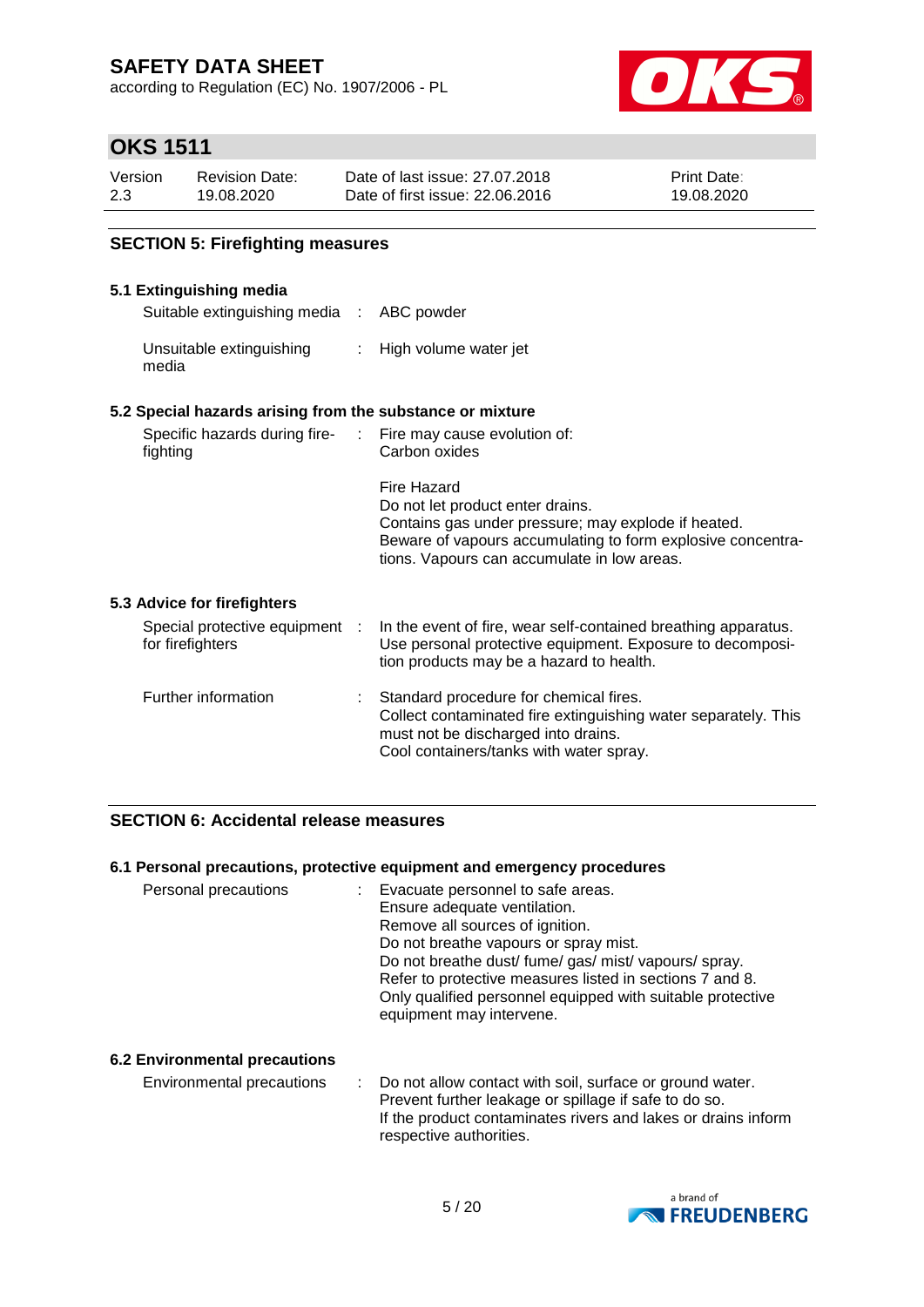according to Regulation (EC) No. 1907/2006 - PL



# **OKS 1511**

| Version | Revision Date: | Date of last issue: 27.07.2018  | <b>Print Date:</b> |
|---------|----------------|---------------------------------|--------------------|
| 2.3     | 19.08.2020     | Date of first issue: 22,06,2016 | 19.08.2020         |

#### **6.3 Methods and material for containment and cleaning up**

| Methods for cleaning up |  | : Contain spillage, and then collect with non-combustible ab-<br>sorbent material, (e.g. sand, earth, diatomaceous earth, ver-<br>miculite) and place in container for disposal according to local<br>/ national regulations (see section 13).<br>Keep in suitable, closed containers for disposal.<br>Non-sparking tools should be used. |
|-------------------------|--|-------------------------------------------------------------------------------------------------------------------------------------------------------------------------------------------------------------------------------------------------------------------------------------------------------------------------------------------|
|-------------------------|--|-------------------------------------------------------------------------------------------------------------------------------------------------------------------------------------------------------------------------------------------------------------------------------------------------------------------------------------------|

#### **6.4 Reference to other sections**

For personal protection see section 8.

### **SECTION 7: Handling and storage**

#### **7.1 Precautions for safe handling**

| Advice on safe handling                                          |   | Do not use in areas without adequate ventilation.<br>Do not breathe vapours or spray mist.<br>In case of insufficient ventilation, wear suitable respiratory<br>equipment.<br>Avoid contact with skin and eyes.<br>For personal protection see section 8.<br>Keep away from fire, sparks and heated surfaces.<br>Smoking, eating and drinking should be prohibited in the ap-<br>plication area.<br>Wash hands and face before breaks and immediately after<br>handling the product.<br>Do not get in eyes or mouth or on skin.<br>Do not get on skin or clothing.<br>Do not ingest.<br>Do not use sparking tools.<br>These safety instructions also apply to empty packaging which<br>may still contain product residues.<br>Pressurized container: protect from sunlight and do not ex-<br>pose to temperatures exceeding 50 °C. Do not pierce or burn,<br>even after use. |
|------------------------------------------------------------------|---|------------------------------------------------------------------------------------------------------------------------------------------------------------------------------------------------------------------------------------------------------------------------------------------------------------------------------------------------------------------------------------------------------------------------------------------------------------------------------------------------------------------------------------------------------------------------------------------------------------------------------------------------------------------------------------------------------------------------------------------------------------------------------------------------------------------------------------------------------------------------------|
| Hygiene measures                                                 |   | Wash face, hands and any exposed skin thoroughly after<br>handling.                                                                                                                                                                                                                                                                                                                                                                                                                                                                                                                                                                                                                                                                                                                                                                                                          |
| 7.2 Conditions for safe storage, including any incompatibilities |   |                                                                                                                                                                                                                                                                                                                                                                                                                                                                                                                                                                                                                                                                                                                                                                                                                                                                              |
| Requirements for storage<br>areas and containers                 | ÷ | BEWARE: Aerosol is pressurized. Keep away from direct sun<br>exposure and temperatures over 50 °C. Do not open by force<br>or throw into fire even after use. Do not spray on flames or<br>red-hot objects. Store in accordance with the particular na-<br>tional regulations.                                                                                                                                                                                                                                                                                                                                                                                                                                                                                                                                                                                               |

#### **7.3 Specific end use(s)**

Specific use(s) : Specific instructions for handling, not required.

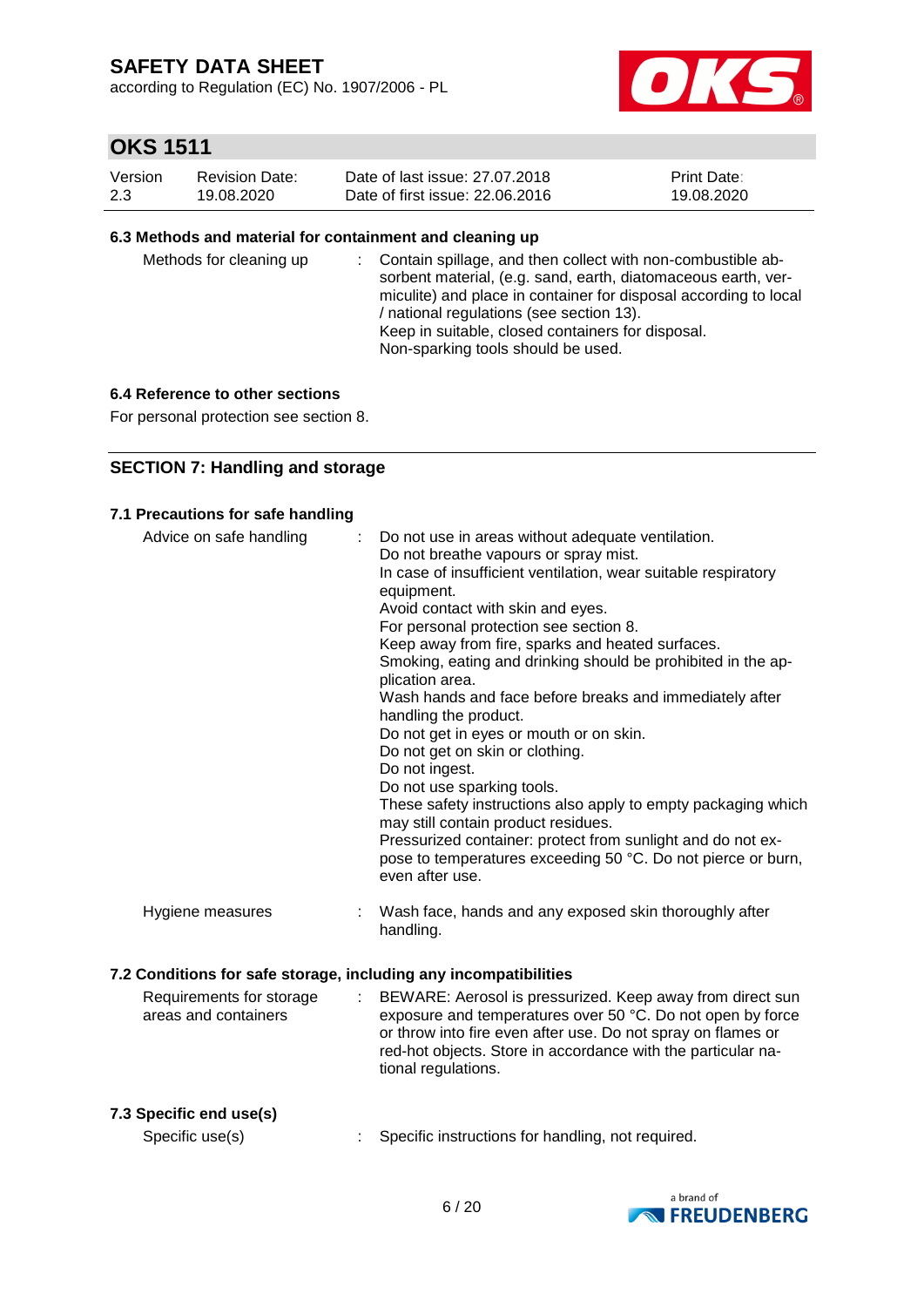according to Regulation (EC) No. 1907/2006 - PL



# **OKS 1511**

| Version | <b>Revision Date:</b> | Date of last issue: 27.07.2018  | <b>Print Date:</b> |
|---------|-----------------------|---------------------------------|--------------------|
| 2.3     | 19.08.2020            | Date of first issue: 22,06,2016 | 19.08.2020         |

### **SECTION 8: Exposure controls/personal protection**

#### **8.1 Control parameters**

#### **Occupational Exposure Limits**

| Components                                                                                        | CAS-No.           | Value type (Form<br>of exposure) | Control parameters | <b>Basis</b>             |
|---------------------------------------------------------------------------------------------------|-------------------|----------------------------------|--------------------|--------------------------|
| butane                                                                                            | 106-97-8          | <b>NDS</b>                       | 1.900 mg/m3        | PL OEL<br>$(2018-07-07)$ |
|                                                                                                   |                   | <b>NDSch</b>                     | $3.000$ mg/m $3$   | PL OEL<br>(2018-07-07)   |
| propane                                                                                           | 74-98-6           | <b>NDS</b>                       | 1.800 mg/m3        | PL OEL<br>(2018-07-07)   |
| Naphtha (petrole-<br>um), hydrotreated<br>light; Low boiling<br>point hydrogen<br>treated naphtha | 64742-49-0        | <b>NDS</b>                       | 500 mg/m3          | PL OEL<br>$(2018-07-07)$ |
|                                                                                                   |                   | <b>NDSch</b>                     | 1.500 mg/m3        | PL OEL<br>(2018-07-07)   |
| Hydrocarbons, C6,<br>isoalkanes, <5% n-<br>hexane                                                 | Not As-<br>signed | <b>NDS</b>                       | 500 mg/m3          | PL OEL<br>(2018-07-07)   |
|                                                                                                   |                   | <b>NDSch</b>                     | 1.500 mg/m3        | PL OEL<br>(2018-07-07)   |

#### **8.2 Exposure controls**

#### **Engineering measures**

Use only in an area equipped with explosion proof exhaust ventilation. Handle only in a place equipped with local exhaust (or other appropriate exhaust).

| Personal protective equipment                                         |    |                                                                                                                                                                                                                                                                                                                                             |  |  |  |  |  |
|-----------------------------------------------------------------------|----|---------------------------------------------------------------------------------------------------------------------------------------------------------------------------------------------------------------------------------------------------------------------------------------------------------------------------------------------|--|--|--|--|--|
| Eye protection                                                        |    | : Safety glasses with side-shields                                                                                                                                                                                                                                                                                                          |  |  |  |  |  |
| Hand protection<br>Material<br>Break through time<br>Protective index |    | butyl-rubber<br>$:$ > 10 min<br>: Class 1                                                                                                                                                                                                                                                                                                   |  |  |  |  |  |
| <b>Remarks</b>                                                        | t. | Wear protective gloves. The break through time depends<br>amongst other things on the material, the thickness and the<br>type of glove and therefore has to be measured for each<br>case.<br>The selected protective gloves have to satisfy the specifica-<br>tions of Regulation (EU) 2016/425 and the standard EN 374<br>derived from it. |  |  |  |  |  |
| Respiratory protection                                                |    | Use respiratory protection unless adequate local exhaust                                                                                                                                                                                                                                                                                    |  |  |  |  |  |

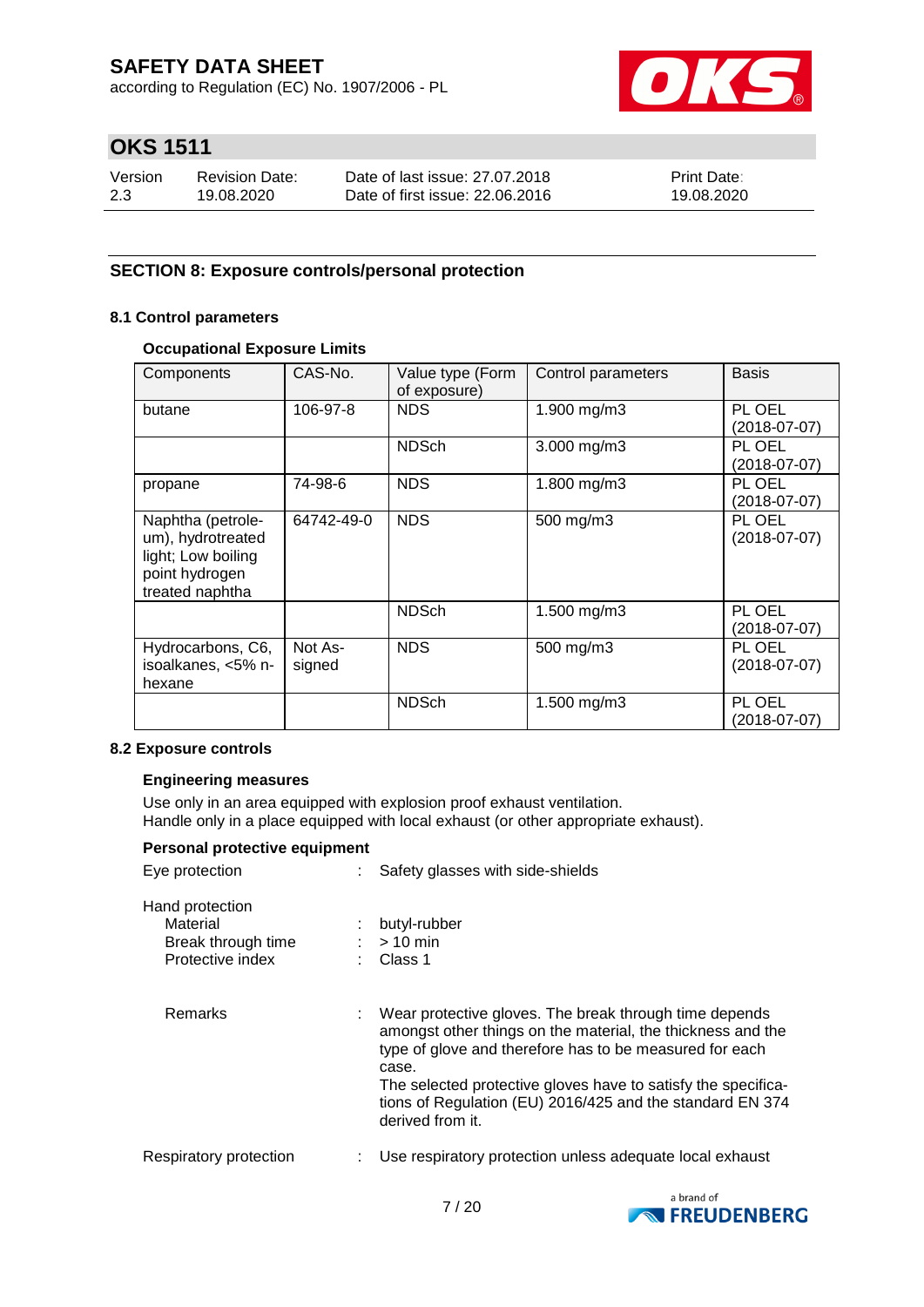according to Regulation (EC) No. 1907/2006 - PL



# **OKS 1511**

| Version<br>2.3 | <b>Revision Date:</b><br>19.08.2020 | Date of last issue: 27.07.2018<br>Date of first issue: 22.06.2016                                                                                                                                                                                                                                               | Print Date:<br>19.08.2020 |
|----------------|-------------------------------------|-----------------------------------------------------------------------------------------------------------------------------------------------------------------------------------------------------------------------------------------------------------------------------------------------------------------|---------------------------|
|                |                                     | ventilation is provided or exposure assessment demonstrates<br>that exposures are within recommended exposure guidelines.<br>Short term only                                                                                                                                                                    |                           |
| Filter type    |                                     | Filter type A-P                                                                                                                                                                                                                                                                                                 |                           |
|                | Protective measures                 | : The type of protective equipment must be selected according<br>to the concentration and amount of the dangerous substance<br>at the specific workplace.<br>Choose body protection in relation to its type, to the concen-<br>tration and amount of dangerous substances, and to the spe-<br>cific work-place. |                           |

### **SECTION 9: Physical and chemical properties**

#### **9.1 Information on basic physical and chemical properties**

| Appearance                                                     | ÷  | aerosol                       |
|----------------------------------------------------------------|----|-------------------------------|
| Colour                                                         | ÷  | yellow                        |
| Odour                                                          |    | characteristic                |
| <b>Odour Threshold</b>                                         | ÷  | No data available             |
|                                                                |    |                               |
| рH                                                             | t  | Not applicable                |
| Melting point/range                                            | ÷  | No data available             |
| Boiling point/boiling range                                    | ÷. | $-161 °C$<br>(1.013 hPa)      |
| Flash point                                                    | ÷. | -90 °C<br>Method: Abel-Pensky |
| <b>Evaporation rate</b>                                        | ÷  | No data available             |
| Flammability (solid, gas)                                      | ÷  | Extremely flammable aerosol.  |
| Upper explosion limit / Upper :<br>flammability limit          |    | 15 %(V)                       |
| Lower explosion limit / Lower : 0,6 %(V)<br>flammability limit |    |                               |
| Vapour pressure                                                | ÷. | 3.800 hPa (20 °C)             |
| Relative vapour density                                        | ÷. | No data available             |

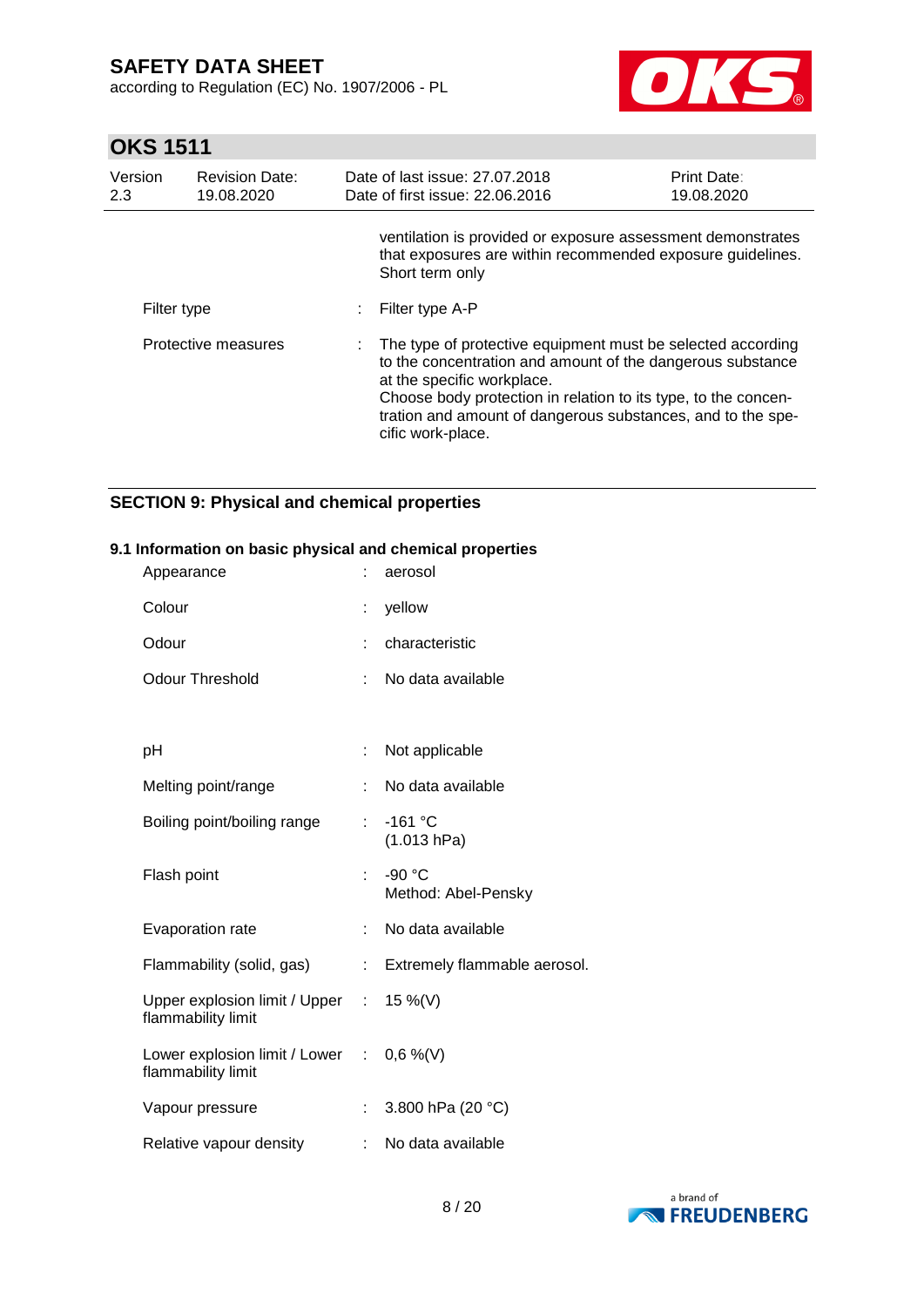according to Regulation (EC) No. 1907/2006 - PL



### **OKS 1511**

| Version<br>2.3        |                      | <b>Revision Date:</b><br>19.08.2020 |                           | Date of last issue: 27.07.2018<br>Date of first issue: 22.06.2016    | Print Date:<br>19.08.2020 |
|-----------------------|----------------------|-------------------------------------|---------------------------|----------------------------------------------------------------------|---------------------------|
|                       |                      | Relative density                    | $\mathbb{R}^{\mathbb{Z}}$ | 0,62(20 °C)<br>Reference substance: Water<br>The value is calculated |                           |
|                       | Density              |                                     | ÷                         | 0,62 g/cm3<br>(20 °C)                                                |                           |
|                       | <b>Bulk density</b>  |                                     |                           | No data available                                                    |                           |
|                       | Solubility(ies)      | Water solubility                    |                           | insoluble                                                            |                           |
|                       |                      | Solubility in other solvents        | ÷                         | No data available                                                    |                           |
|                       | octanol/water        | Partition coefficient: n-           |                           | No data available                                                    |                           |
|                       |                      | Auto-ignition temperature           | ÷                         | No data available                                                    |                           |
|                       |                      | Decomposition temperature           | ÷                         | No data available                                                    |                           |
|                       | Viscosity            | Viscosity, dynamic                  |                           | No data available                                                    |                           |
|                       |                      | Viscosity, kinematic                |                           | $<$ 20,5 mm2/s (40 °C)                                               |                           |
|                       |                      | <b>Explosive properties</b>         |                           | Not explosive                                                        |                           |
|                       | Oxidizing properties |                                     |                           | No data available                                                    |                           |
| 9.2 Other information |                      |                                     |                           |                                                                      |                           |
|                       |                      | Sublimation point                   |                           | No data available                                                    |                           |
|                       |                      | Metal corrosion rate                |                           | Not corrosive to metals                                              |                           |
|                       | Self-ignition        |                                     |                           | No data available                                                    |                           |

### **SECTION 10: Stability and reactivity**

### **10.1 Reactivity**

No hazards to be specially mentioned.

#### **10.2 Chemical stability**

Stable under normal conditions.

### **10.3 Possibility of hazardous reactions**

Hazardous reactions : No dangerous reaction known under conditions of normal use.

#### **10.4 Conditions to avoid**

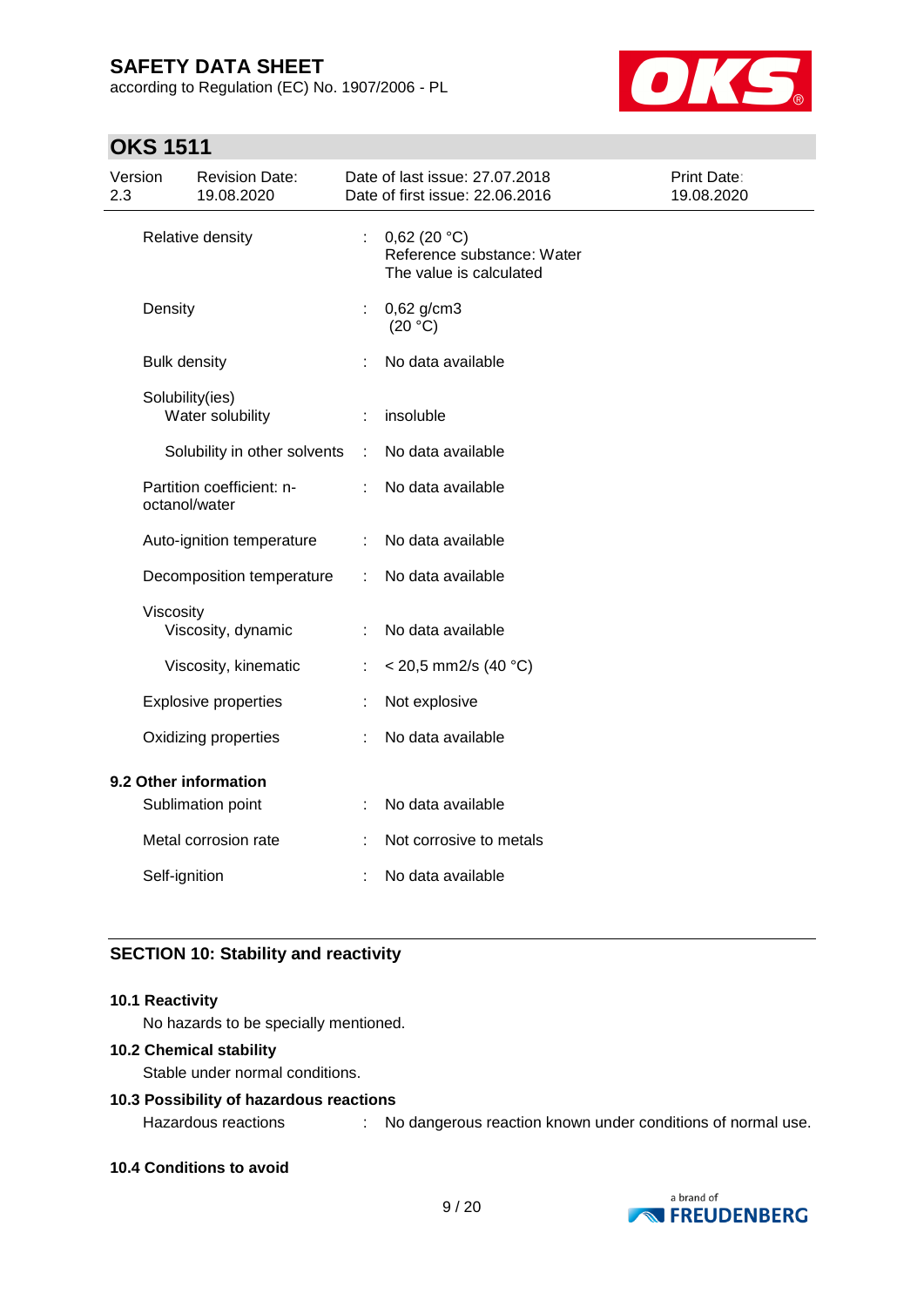according to Regulation (EC) No. 1907/2006 - PL



# **OKS 1511**

| Version<br>2.3                                    | <b>Revision Date:</b><br>19.08.2020 |  | Date of last issue: 27.07.2018<br>Date of first issue: 22.06.2016 | <b>Print Date:</b><br>19.08.2020 |  |  |
|---------------------------------------------------|-------------------------------------|--|-------------------------------------------------------------------|----------------------------------|--|--|
|                                                   | Conditions to avoid                 |  | Heat, flames and sparks.                                          |                                  |  |  |
| 10.5 Incompatible materials<br>Materials to avoid |                                     |  | Oxidizing agents                                                  |                                  |  |  |
| 10.6 Hazardous decomposition products             |                                     |  |                                                                   |                                  |  |  |

### No decomposition if stored and applied as directed.

### **SECTION 11: Toxicological information**

#### **11.1 Information on toxicological effects**

| <b>Acute toxicity</b>                       |                             |                                                                                                                                                                              |
|---------------------------------------------|-----------------------------|------------------------------------------------------------------------------------------------------------------------------------------------------------------------------|
| Product:                                    |                             |                                                                                                                                                                              |
| Acute oral toxicity                         | ÷.                          | Remarks: Effects due to ingestion may include:                                                                                                                               |
|                                             |                             | Symptoms: Central nervous system depression                                                                                                                                  |
| Acute inhalation toxicity                   | ÷                           | Remarks: Respiration of solvent vapour may cause dizziness.                                                                                                                  |
|                                             |                             | Symptoms: Inhalation may provoke the following symptoms:,<br>Respiratory disorder, Dizziness, Drowsiness, Vomiting, Fa-<br>tigue, Vertigo, Central nervous system depression |
| Acute dermal toxicity                       | $\mathbb{R}^{\mathbb{Z}}$   | Symptoms: Redness, Local irritation                                                                                                                                          |
| <b>Components:</b>                          |                             |                                                                                                                                                                              |
| Hydrocarbons, C6, isoalkanes, <5% n-hexane: |                             |                                                                                                                                                                              |
| Acute oral toxicity                         | $\mathcal{L}^{\mathcal{L}}$ | LD50 Oral (Rat): $> 5.000$ mg/kg                                                                                                                                             |
| isobutane:                                  |                             |                                                                                                                                                                              |
| Acute inhalation toxicity                   |                             | LC50 (Rat): 658 mg/l<br>Exposure time: 4 h                                                                                                                                   |
|                                             |                             | Test atmosphere: gas                                                                                                                                                         |
| butane:                                     |                             |                                                                                                                                                                              |
| Acute inhalation toxicity                   |                             | : $LC50$ (Rat): 658 mg/l                                                                                                                                                     |
|                                             |                             | Exposure time: 4 h<br>Test atmosphere: gas                                                                                                                                   |
| <b>Skin corrosion/irritation</b>            |                             |                                                                                                                                                                              |
|                                             |                             |                                                                                                                                                                              |
| <u>Product:</u><br>Remarks                  |                             | Irritating to skin.                                                                                                                                                          |
|                                             |                             |                                                                                                                                                                              |

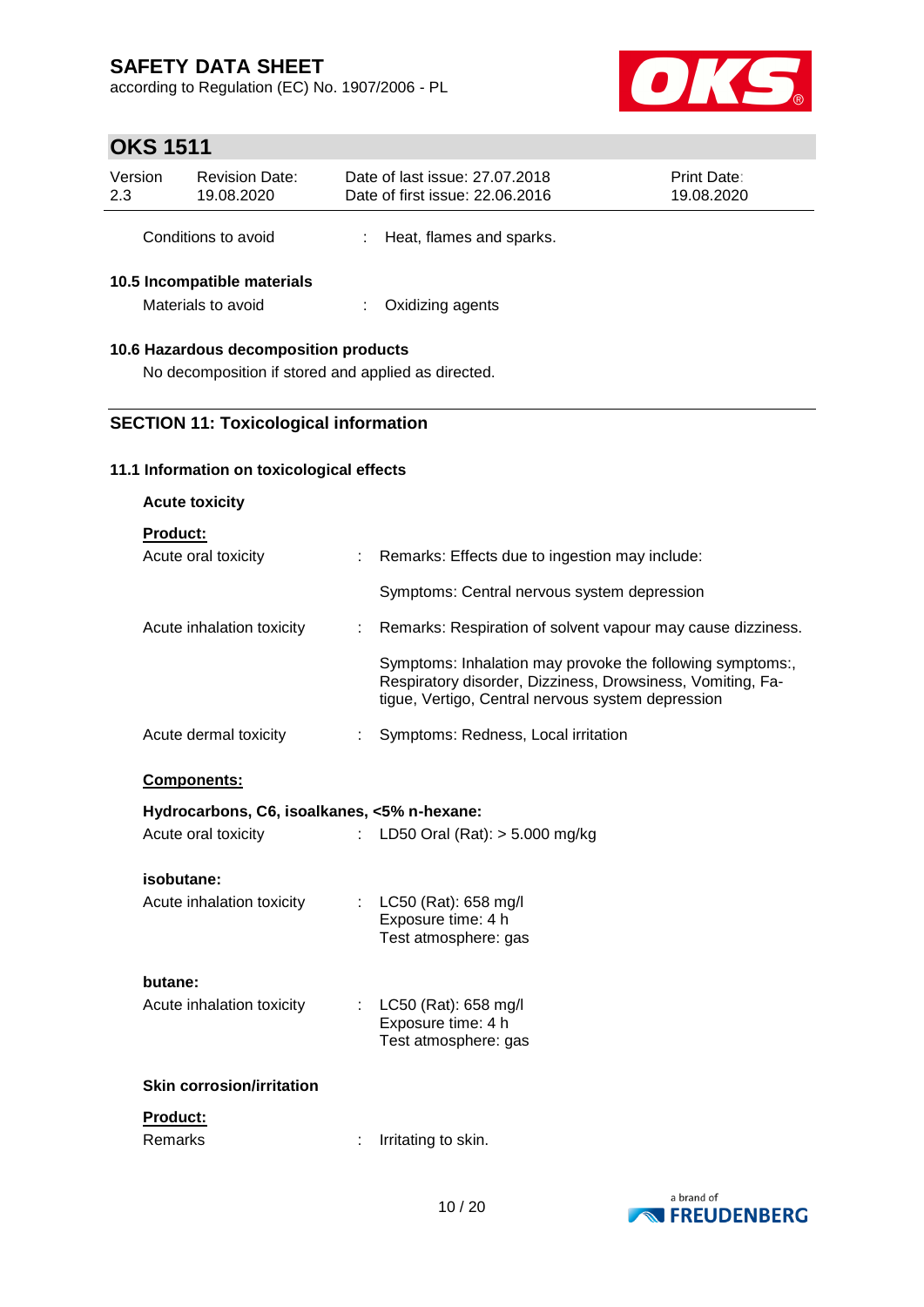according to Regulation (EC) No. 1907/2006 - PL



# **OKS 1511**

| Version<br>2.3    | <b>Revision Date:</b><br>19.08.2020         |    | Date of last issue: 27.07.2018<br>Date of first issue: 22.06.2016                                                                                                                    | <b>Print Date:</b><br>19.08.2020 |
|-------------------|---------------------------------------------|----|--------------------------------------------------------------------------------------------------------------------------------------------------------------------------------------|----------------------------------|
|                   | Components:                                 |    |                                                                                                                                                                                      |                                  |
|                   |                                             |    | Naphtha (petroleum), hydrotreated light; Low boiling point hydrogen treated naphtha:                                                                                                 |                                  |
| Species<br>Result |                                             | ÷. | Rabbit<br>Skin irritation                                                                                                                                                            |                                  |
|                   | Hydrocarbons, C6, isoalkanes, <5% n-hexane: |    |                                                                                                                                                                                      |                                  |
| Result            |                                             |    | Skin irritation                                                                                                                                                                      |                                  |
|                   | Serious eye damage/eye irritation           |    |                                                                                                                                                                                      |                                  |
|                   | <b>Product:</b>                             |    |                                                                                                                                                                                      |                                  |
|                   | Remarks                                     |    | Contact with eyes may cause irritation.                                                                                                                                              |                                  |
|                   | Respiratory or skin sensitisation           |    |                                                                                                                                                                                      |                                  |
|                   | Product:                                    |    |                                                                                                                                                                                      |                                  |
|                   | <b>Remarks</b>                              | ÷  | This information is not available.                                                                                                                                                   |                                  |
|                   | <b>Germ cell mutagenicity</b>               |    |                                                                                                                                                                                      |                                  |
|                   | Product:                                    |    |                                                                                                                                                                                      |                                  |
|                   | Genotoxicity in vitro                       |    | : Remarks: No data available                                                                                                                                                         |                                  |
|                   | Genotoxicity in vivo                        |    | : Remarks: No data available                                                                                                                                                         |                                  |
|                   | Carcinogenicity                             |    |                                                                                                                                                                                      |                                  |
|                   | <b>Product:</b>                             |    |                                                                                                                                                                                      |                                  |
|                   | Remarks                                     |    | No data available                                                                                                                                                                    |                                  |
|                   | <b>Reproductive toxicity</b>                |    |                                                                                                                                                                                      |                                  |
|                   | <b>Product:</b>                             |    |                                                                                                                                                                                      |                                  |
|                   | Effects on fertility                        |    | Remarks: No data available                                                                                                                                                           |                                  |
| ment              | Effects on foetal develop-                  |    | Remarks: No data available                                                                                                                                                           |                                  |
|                   | <b>STOT - single exposure</b>               |    |                                                                                                                                                                                      |                                  |
|                   | Product:                                    |    |                                                                                                                                                                                      |                                  |
|                   | Exposure routes<br>Assessment               |    | Inhalation<br>The substance or mixture is classified as specific target organ<br>toxicant, single exposure, category 3 with narcotic effects.,<br>May cause drowsiness or dizziness. |                                  |

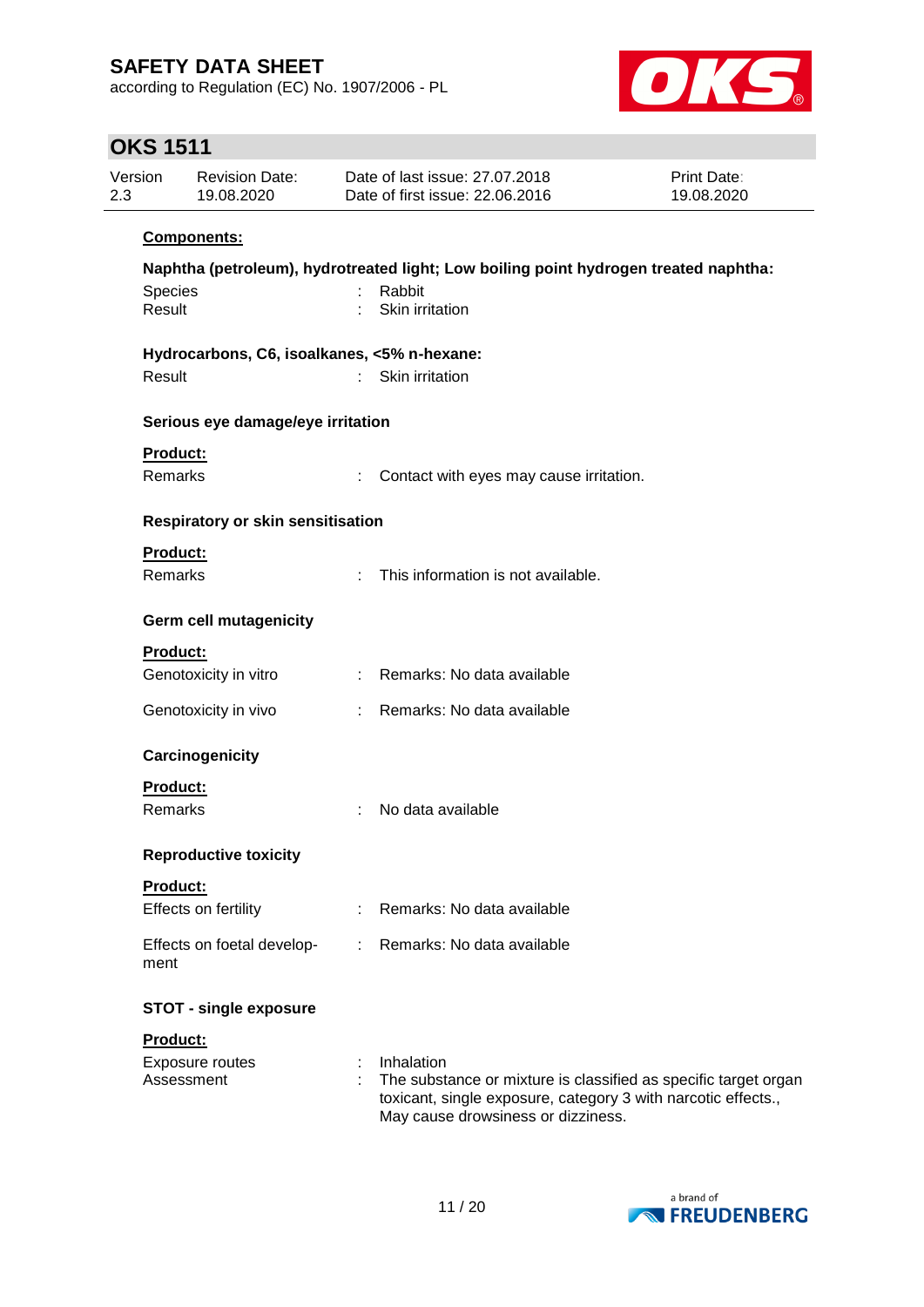according to Regulation (EC) No. 1907/2006 - PL



# **OKS 1511**

| Version<br>2.3                                                                       |                                               | <b>Revision Date:</b><br>19.08.2020           |  | Date of last issue: 27.07.2018<br>Date of first issue: 22.06.2016                            | Print Date:<br>19.08.2020 |  |  |  |  |  |
|--------------------------------------------------------------------------------------|-----------------------------------------------|-----------------------------------------------|--|----------------------------------------------------------------------------------------------|---------------------------|--|--|--|--|--|
|                                                                                      |                                               | <b>Components:</b>                            |  |                                                                                              |                           |  |  |  |  |  |
| Naphtha (petroleum), hydrotreated light; Low boiling point hydrogen treated naphtha: |                                               |                                               |  |                                                                                              |                           |  |  |  |  |  |
|                                                                                      | Assessment                                    |                                               |  | May cause drowsiness or dizziness.                                                           |                           |  |  |  |  |  |
|                                                                                      | Hydrocarbons, C6, isoalkanes, <5% n-hexane:   |                                               |  |                                                                                              |                           |  |  |  |  |  |
|                                                                                      | Assessment                                    |                                               |  | May cause drowsiness or dizziness.                                                           |                           |  |  |  |  |  |
|                                                                                      |                                               | <b>Repeated dose toxicity</b>                 |  |                                                                                              |                           |  |  |  |  |  |
|                                                                                      | <b>Product:</b>                               |                                               |  |                                                                                              |                           |  |  |  |  |  |
|                                                                                      | <b>Remarks</b>                                |                                               |  | This information is not available.                                                           |                           |  |  |  |  |  |
|                                                                                      |                                               | <b>Aspiration toxicity</b>                    |  |                                                                                              |                           |  |  |  |  |  |
|                                                                                      | <b>Product:</b>                               |                                               |  |                                                                                              |                           |  |  |  |  |  |
| May be fatal if swallowed and enters airways.                                        |                                               |                                               |  |                                                                                              |                           |  |  |  |  |  |
| May be fatal if swallowed and enters airways.                                        |                                               |                                               |  |                                                                                              |                           |  |  |  |  |  |
|                                                                                      |                                               | Components:                                   |  |                                                                                              |                           |  |  |  |  |  |
|                                                                                      |                                               |                                               |  | Naphtha (petroleum), hydrotreated light; Low boiling point hydrogen treated naphtha:         |                           |  |  |  |  |  |
|                                                                                      |                                               | May be fatal if swallowed and enters airways. |  |                                                                                              |                           |  |  |  |  |  |
|                                                                                      | Hydrocarbons, C6, isoalkanes, <5% n-hexane:   |                                               |  |                                                                                              |                           |  |  |  |  |  |
|                                                                                      | May be fatal if swallowed and enters airways. |                                               |  |                                                                                              |                           |  |  |  |  |  |
| <b>Further information</b>                                                           |                                               |                                               |  |                                                                                              |                           |  |  |  |  |  |
|                                                                                      | <b>Product:</b>                               |                                               |  |                                                                                              |                           |  |  |  |  |  |
|                                                                                      | Remarks                                       |                                               |  | Ingestion causes irritation of upper respiratory system and<br>gastrointestinal disturbance. |                           |  |  |  |  |  |

### **SECTION 12: Ecological information**

### **12.1 Toxicity**

| <b>Product:</b>                                          |                                                                                                           |
|----------------------------------------------------------|-----------------------------------------------------------------------------------------------------------|
| Toxicity to fish                                         | Remarks: Harmful to aquatic organisms, may cause long-term<br>adverse effects in the aquatic environment. |
| Toxicity to daphnia and other :<br>aquatic invertebrates | Remarks: No data available                                                                                |
| Toxicity to algae/aquatic                                | Remarks: No data available                                                                                |

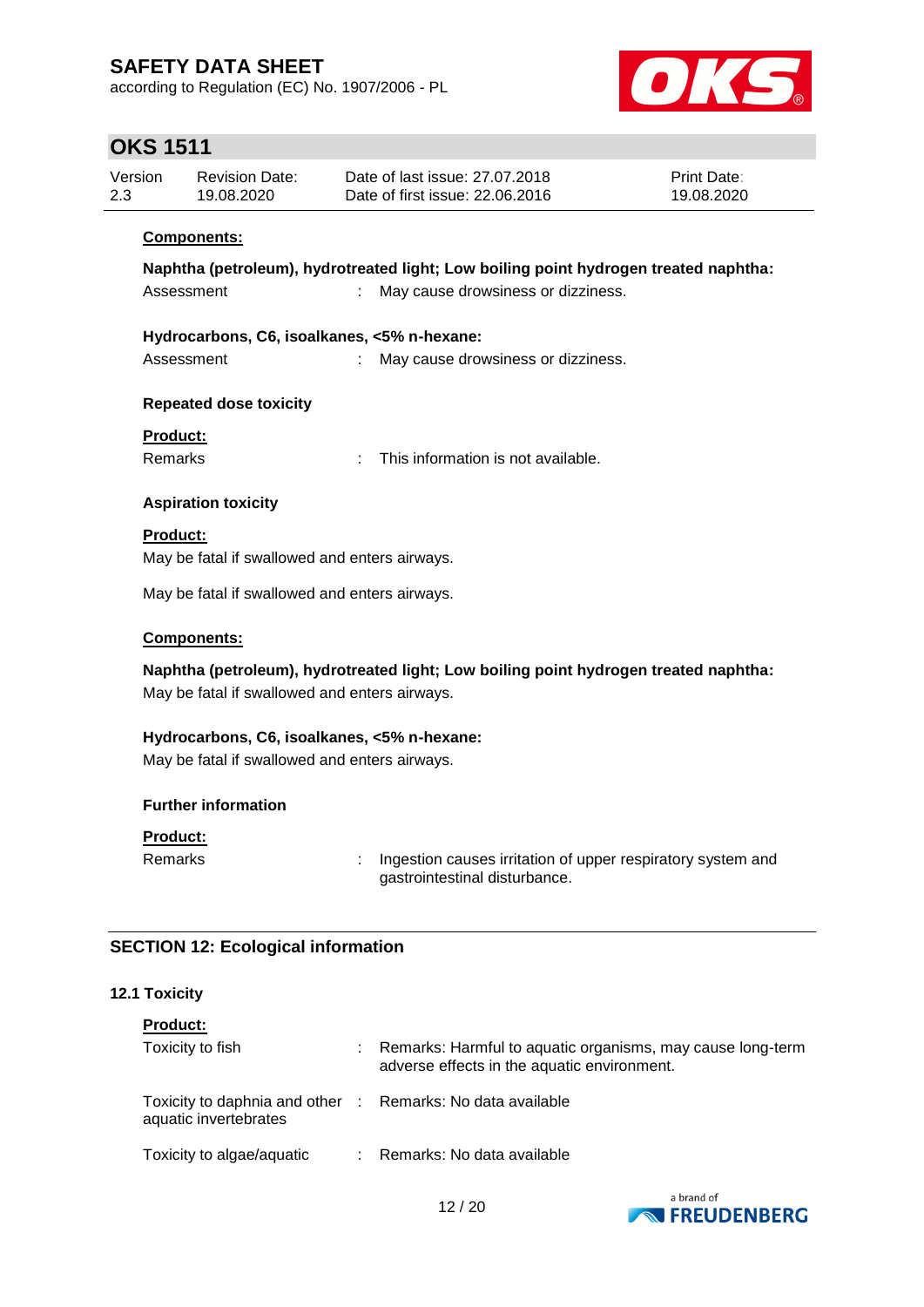according to Regulation (EC) No. 1907/2006 - PL



# **OKS 1511**

| 2.3         | Version                                                                              | <b>Revision Date:</b><br>19.08.2020         |                             | Date of last issue: 27.07.2018<br>Date of first issue: 22.06.2016                                                                                                                                                       | <b>Print Date:</b><br>19.08.2020 |  |  |  |  |
|-------------|--------------------------------------------------------------------------------------|---------------------------------------------|-----------------------------|-------------------------------------------------------------------------------------------------------------------------------------------------------------------------------------------------------------------------|----------------------------------|--|--|--|--|
|             | plants                                                                               |                                             |                             |                                                                                                                                                                                                                         |                                  |  |  |  |  |
|             |                                                                                      |                                             |                             |                                                                                                                                                                                                                         |                                  |  |  |  |  |
|             |                                                                                      | Toxicity to microorganisms                  |                             | Remarks: No data available                                                                                                                                                                                              |                                  |  |  |  |  |
|             |                                                                                      |                                             |                             |                                                                                                                                                                                                                         |                                  |  |  |  |  |
|             | Components:                                                                          |                                             |                             |                                                                                                                                                                                                                         |                                  |  |  |  |  |
|             | Naphtha (petroleum), hydrotreated light; Low boiling point hydrogen treated naphtha: |                                             |                             |                                                                                                                                                                                                                         |                                  |  |  |  |  |
|             |                                                                                      | <b>Ecotoxicology Assessment</b>             |                             |                                                                                                                                                                                                                         |                                  |  |  |  |  |
|             |                                                                                      | Chronic aquatic toxicity                    |                             | : Toxic to aquatic life with long lasting effects.                                                                                                                                                                      |                                  |  |  |  |  |
|             |                                                                                      | Hydrocarbons, C6, isoalkanes, <5% n-hexane: |                             |                                                                                                                                                                                                                         |                                  |  |  |  |  |
|             |                                                                                      |                                             |                             | Toxicity to daphnia and other : EC50 (Daphnia magna (Water flea)): > 1 - 10 mg/l                                                                                                                                        |                                  |  |  |  |  |
|             |                                                                                      | aquatic invertebrates                       |                             | Exposure time: 48 h                                                                                                                                                                                                     |                                  |  |  |  |  |
|             |                                                                                      | 12.2 Persistence and degradability          |                             |                                                                                                                                                                                                                         |                                  |  |  |  |  |
|             |                                                                                      |                                             |                             |                                                                                                                                                                                                                         |                                  |  |  |  |  |
|             | Product:                                                                             | Biodegradability                            |                             | : Remarks: No data available                                                                                                                                                                                            |                                  |  |  |  |  |
|             |                                                                                      |                                             |                             |                                                                                                                                                                                                                         |                                  |  |  |  |  |
|             | ity                                                                                  |                                             |                             | Physico-chemical removabil- : Remarks: No data available                                                                                                                                                                |                                  |  |  |  |  |
| Components: |                                                                                      |                                             |                             |                                                                                                                                                                                                                         |                                  |  |  |  |  |
|             |                                                                                      | Hydrocarbons, C6, isoalkanes, <5% n-hexane: |                             |                                                                                                                                                                                                                         |                                  |  |  |  |  |
|             |                                                                                      | Biodegradability                            | $\mathcal{L}^{\mathcal{L}}$ | Result: Not rapidly biodegradable                                                                                                                                                                                       |                                  |  |  |  |  |
|             |                                                                                      | 12.3 Bioaccumulative potential              |                             |                                                                                                                                                                                                                         |                                  |  |  |  |  |
|             | Product:                                                                             |                                             |                             |                                                                                                                                                                                                                         |                                  |  |  |  |  |
|             |                                                                                      | Bioaccumulation                             |                             | Remarks: This mixture contains no substance considered to<br>be persistent, bioaccumulating and toxic (PBT).<br>This mixture contains no substance considered to be very<br>persistent and very bioaccumulating (vPvB). |                                  |  |  |  |  |
|             |                                                                                      | Components:                                 |                             |                                                                                                                                                                                                                         |                                  |  |  |  |  |
|             |                                                                                      | Hydrocarbons, C6, isoalkanes, <5% n-hexane: |                             |                                                                                                                                                                                                                         |                                  |  |  |  |  |
|             |                                                                                      | Bioaccumulation                             |                             | Remarks: No data available                                                                                                                                                                                              |                                  |  |  |  |  |
|             |                                                                                      | Partition coefficient: n-<br>octanol/water  |                             | log Pow: 4                                                                                                                                                                                                              |                                  |  |  |  |  |
|             | isobutane:                                                                           |                                             |                             |                                                                                                                                                                                                                         |                                  |  |  |  |  |
|             |                                                                                      | Partition coefficient: n-                   | $\mathcal{L}^{\mathcal{L}}$ | log Pow: 2,88                                                                                                                                                                                                           |                                  |  |  |  |  |
|             |                                                                                      | octanol/water                               |                             | Method: OECD Test Guideline 107                                                                                                                                                                                         |                                  |  |  |  |  |
|             |                                                                                      |                                             |                             |                                                                                                                                                                                                                         |                                  |  |  |  |  |

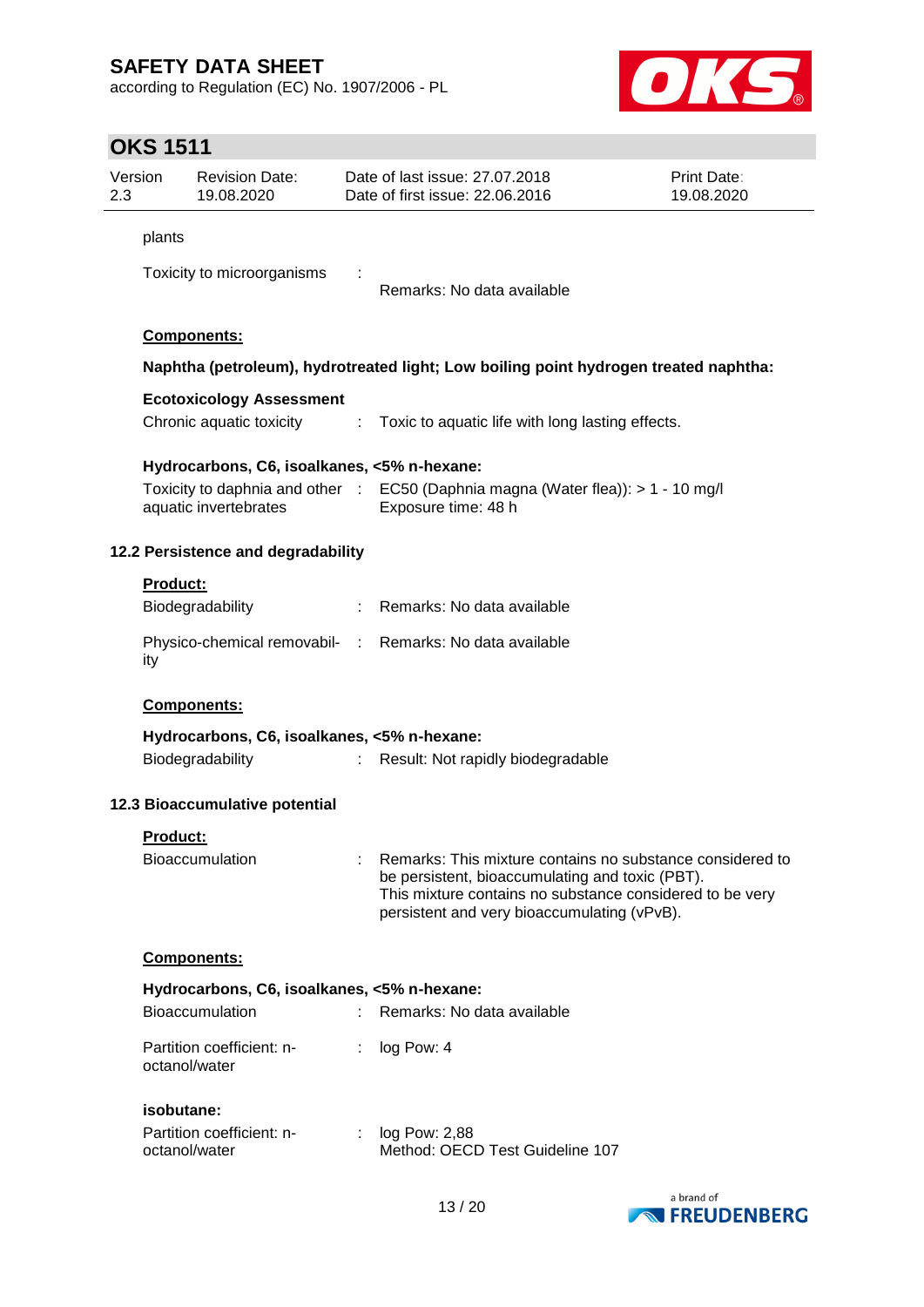**13.1 Waste treatment methods**

according to Regulation (EC) No. 1907/2006 - PL



# **OKS 1511**

| Version<br>2.3 | <b>Revision Date:</b><br>19.08.2020                       |                           | Date of last issue: 27.07.2018<br>Date of first issue: 22,06,2016                                                                                                                                          | <b>Print Date:</b><br>19.08.2020 |
|----------------|-----------------------------------------------------------|---------------------------|------------------------------------------------------------------------------------------------------------------------------------------------------------------------------------------------------------|----------------------------------|
|                | butane:<br>Partition coefficient: n-<br>octanol/water     |                           | : log Pow: 2,89<br>Method: OECD Test Guideline 107                                                                                                                                                         |                                  |
|                | propane:<br>Partition coefficient: n-<br>octanol/water    | ÷                         | log Pow: 2,36                                                                                                                                                                                              |                                  |
|                | 12.4 Mobility in soil                                     |                           |                                                                                                                                                                                                            |                                  |
|                | Product:<br>Mobility                                      |                           | Remarks: No data available                                                                                                                                                                                 |                                  |
|                | Distribution among environ-<br>mental compartments        |                           | Remarks: No data available                                                                                                                                                                                 |                                  |
|                | 12.5 Results of PBT and vPvB assessment                   |                           |                                                                                                                                                                                                            |                                  |
|                | <b>Product:</b><br>Assessment                             |                           | This substance/mixture contains no components considered<br>to be either persistent, bioaccumulative and toxic (PBT), or<br>very persistent and very bioaccumulative (vPvB) at levels of<br>0.1% or higher |                                  |
|                | 12.6 Other adverse effects                                |                           |                                                                                                                                                                                                            |                                  |
|                | <b>Product:</b><br>Additional ecological infor-<br>mation | $\mathbb{R}^{\mathbb{Z}}$ | Harmful to aquatic life with long lasting effects.                                                                                                                                                         |                                  |
|                | <b>SECTION 13: Disposal considerations</b>                |                           |                                                                                                                                                                                                            |                                  |

| Product                | Do not dispose of with domestic refuse.<br>Dispose of as hazardous waste in compliance with local and<br>national regulations.                                                                                      |
|------------------------|---------------------------------------------------------------------------------------------------------------------------------------------------------------------------------------------------------------------|
|                        | Waste codes should be assigned by the user based on the<br>application for which the product was used.                                                                                                              |
| Contaminated packaging | Packaging that is not properly emptied must be disposed of as<br>the unused product.<br>Offer empty spray cans to an established disposal company.<br>Pressurized container: Do not pierce or burn, even after use. |
|                        | The following Waste Codes are only suggestions:                                                                                                                                                                     |

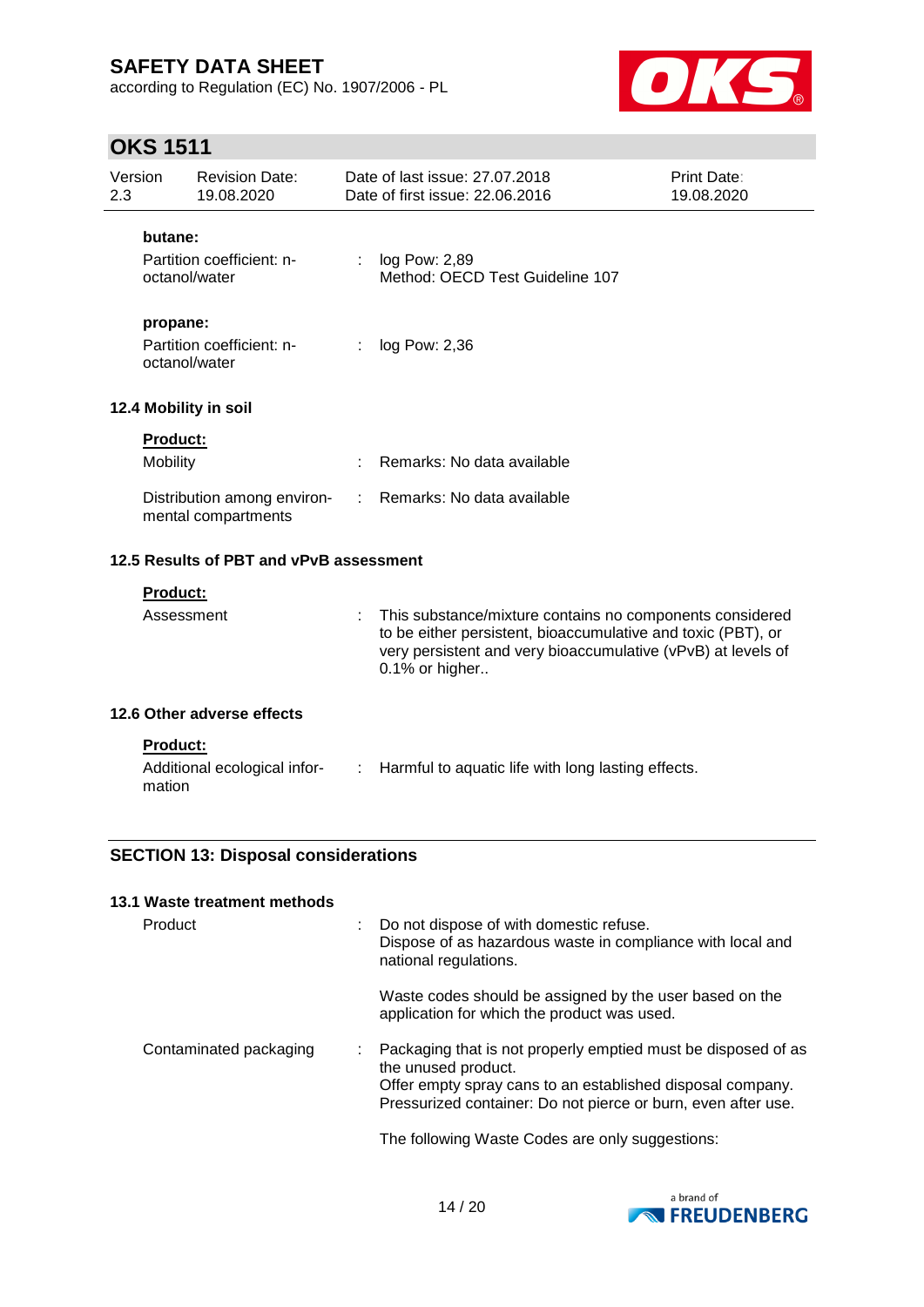according to Regulation (EC) No. 1907/2006 - PL



# **OKS 1511**

| Version    | <b>Revision Date:</b> | Date of last issue: 27.07.2018                                                                                                                     | Print Date: |
|------------|-----------------------|----------------------------------------------------------------------------------------------------------------------------------------------------|-------------|
| 2.3        | 19.08.2020            | Date of first issue: 22.06.2016                                                                                                                    | 19.08.2020  |
| Waste Code |                       | unused product, packagings not completely emptied<br>16 05 04*, gases in pressure containers (including halons)<br>containing hazardous substances |             |

### **SECTION 14: Transport information**

| 14.1 UN number                                                                                                        |                     |                                                                   |
|-----------------------------------------------------------------------------------------------------------------------|---------------------|-------------------------------------------------------------------|
| <b>ADR</b>                                                                                                            | ÷                   | <b>UN 1950</b>                                                    |
| <b>IMDG</b>                                                                                                           | ÷                   | <b>UN 1950</b>                                                    |
| <b>IATA</b>                                                                                                           |                     | <b>UN 1950</b>                                                    |
| 14.2 UN proper shipping name                                                                                          |                     |                                                                   |
| <b>ADR</b>                                                                                                            | ÷                   | AEROSOLS                                                          |
| <b>IMDG</b>                                                                                                           | ÷                   | <b>AEROSOLS</b>                                                   |
| <b>IATA</b>                                                                                                           |                     | Aerosols, flammable                                               |
| 14.3 Transport hazard class(es)                                                                                       |                     |                                                                   |
| <b>ADR</b>                                                                                                            | t.                  | $\overline{2}$                                                    |
| <b>IMDG</b>                                                                                                           |                     | 2.1                                                               |
| <b>IATA</b>                                                                                                           |                     | 2.1                                                               |
| 14.4 Packing group                                                                                                    |                     |                                                                   |
| <b>ADR</b><br>Packing group<br><b>Classification Code</b><br>Labels<br>Tunnel restriction code                        | ÷                   | Not assigned by regulation<br>5F<br>2.1<br>(D)                    |
| <b>IMDG</b><br>Packing group<br>Labels<br>EmS Code                                                                    |                     | Not assigned by regulation<br>2.1<br>$F-D, S-U$                   |
| <b>IATA (Cargo)</b><br>Packing instruction (cargo<br>aircraft)<br>Packing instruction (LQ)<br>Packing group<br>Labels | ÷                   | 203<br>Y203<br>Not assigned by regulation<br><b>Flammable Gas</b> |
| <b>IATA (Passenger)</b><br>Packing instruction (passen-<br>ger aircraft)<br>Packing instruction (LQ)<br>Packing group | $\mathbb{R}^n$<br>t | 203<br>Y203<br>Not assigned by regulation                         |
| Labels                                                                                                                |                     | <b>Flammable Gas</b>                                              |

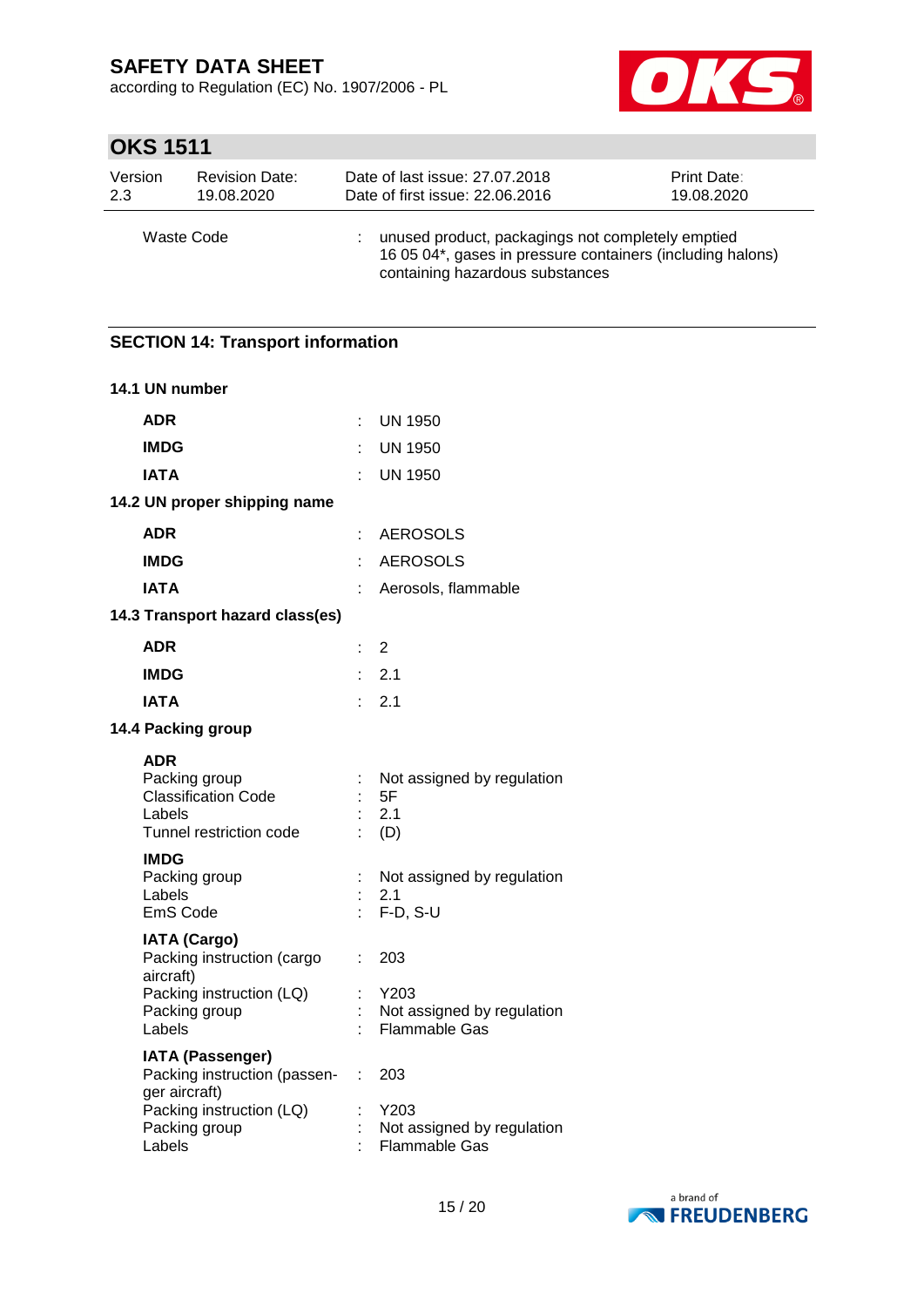according to Regulation (EC) No. 1907/2006 - PL



# **OKS 1511**

| Version | <b>Revision Date:</b> | Date of last issue: 27,07,2018  | <b>Print Date:</b> |
|---------|-----------------------|---------------------------------|--------------------|
| 2.3     | 19.08.2020            | Date of first issue: 22.06.2016 | 19.08.2020         |

#### **14.5 Environmental hazards**

| ADR<br>Environmentally hazardous                     | no |
|------------------------------------------------------|----|
| <b>IMDG</b><br>Marine pollutant                      | no |
| <b>IATA (Passenger)</b><br>Environmentally hazardous | no |
| <b>IATA (Cargo)</b><br>Environmentally hazardous     |    |

#### **14.6 Special precautions for user**

The transport classification(s) provided herein are for informational purposes only, and solely based upon the properties of the unpackaged material as it is described within this Safety Data Sheet. Transportation classifications may vary by mode of transportation, package sizes, and variations in regional or country regulations.

#### **14.7 Transport in bulk according to Annex II of Marpol and the IBC Code**

| Remarks | Not applicable for product as supplied. |
|---------|-----------------------------------------|
|         |                                         |

### **SECTION 15: Regulatory information**

#### **15.1 Safety, health and environmental regulations/legislation specific for the substance or mixture**

| REACH - Candidate List of Substances of Very High<br>Concern for Authorisation (Article 59).                                                         |     | : This product does not contain sub-<br>stances of very high concern (Regu-<br>lation (EC) No 1907/2006 (REACH),<br>Article 57). |
|------------------------------------------------------------------------------------------------------------------------------------------------------|-----|----------------------------------------------------------------------------------------------------------------------------------|
| REACH - List of substances subject to authorisation<br>(Annex XIV)                                                                                   |     | Not applicable                                                                                                                   |
| Regulation (EC) No 1005/2009 on substances that de-<br>plete the ozone layer                                                                         | t i | Not applicable                                                                                                                   |
| Regulation (EU) 2019/1021 on persistent organic pollu-<br>tants (recast)                                                                             | ÷   | Not applicable                                                                                                                   |
| Regulation (EC) No 649/2012 of the European Parlia-<br>ment and the Council concerning the export and import<br>of dangerous chemicals               |     | : Not applicable                                                                                                                 |
| REACH - Restrictions on the manufacture, placing on<br>the market and use of certain dangerous substances,<br>preparations and articles (Annex XVII) |     | Not applicable                                                                                                                   |

P2

Seveso III: Directive 2012/18/EU of the European Parliament and of the Council on the control of major-accident hazards involving dangerous substances. P3a FLAMMABLE AEROSOLS

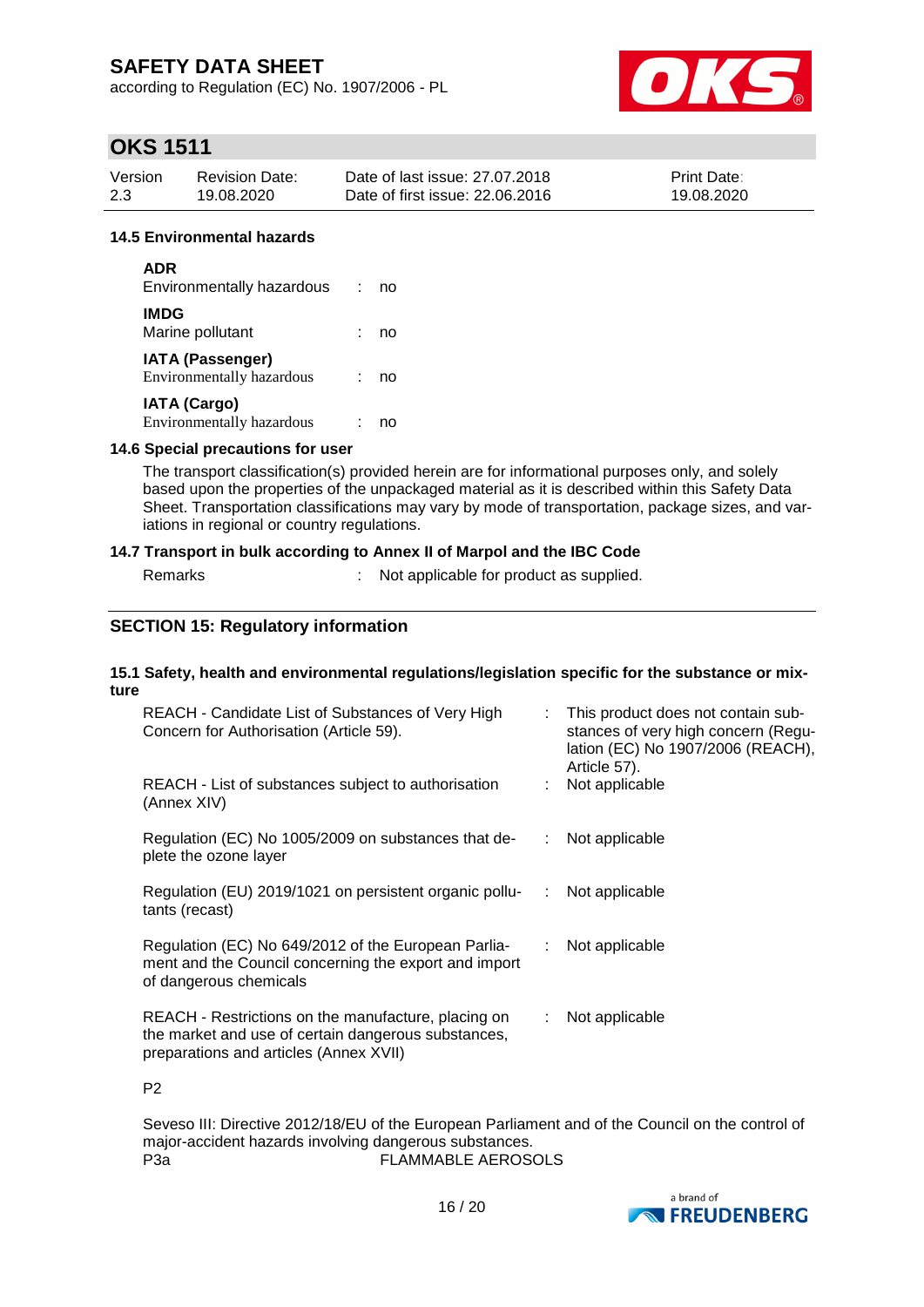according to Regulation (EC) No. 1907/2006 - PL



### **OKS 1511**

| Version<br>2.3 | <b>Revision Date:</b><br>19.08.2020 | Date of last issue: 27.07.2018<br>Date of first issue: 22.06.2016                                                 | <b>Print Date:</b><br>19.08.2020 |
|----------------|-------------------------------------|-------------------------------------------------------------------------------------------------------------------|----------------------------------|
| 18             |                                     | Liquefied extremely flam-<br>mable gases (including<br>LPG) and natural gas                                       |                                  |
|                | Volatile organic compounds          | Directive 2010/75/EU of 24 November 2010 on industrial<br>emissions (integrated pollution prevention and control) |                                  |

### **Other regulations:**

Take note of Directive 94/33/EC on the protection of young people at work or stricter national regulations, where applicable.

Volatile organic compounds (VOC) content: 85,06 %

Act of 25 February 2011 on the Chemical Substances and Their Mixtures (consolidated text Dz. U. 2015, item 1203).

Regulation (EC) No 1272/2008 of the European Parliament and of the Council of 16 December 2008 on classification, labelling and packaging of substances and mixtures, amending and repealing Directives 67/548/EEC and 1999/45/EC, and amending Regulation (EC) No 1907/2006 (Official Journal of the European Union L 353 from 31.12.2008) with further adaptation to technical progress (ATP 1-7).

Regulation (EC) No 1907/2006 of the European Parliament and of the Council of 18 December 2006 concerning the Registration, Evaluation, Authorisation and Restriction of Chemicals (REACH), establishing a European Chemicals Agency, amending Directive 1999/45/EC and repealing Council Regulation (EEC) No 793/93 and Commission Regulation (EC) No 1488/94 as well as Council Directive 76/769/EEC and Commission Directives 91/155/EEC, 93/67/EEC, 93/105/EC and 2000/21/EC (Official Journal of the European Union L 396 from 30.12.2006, as amended).

Commission Regulation (EU) 2015/830 of 28 May 2015 amending Regulation (EC) No 1907/2006 of the European Parliament and of the Council on the Registration, Evaluation, Authorisation and Restriction of Chemicals (REACH)

Ordinance of the Minister of Health of 10 August 2012 concerning the criteria and procedure of classification of chemical substances and their mixtures (consolidated text Dz. U. of 2015., pos. 208).

Ordinance of the Minister of Economy, Labour and Social Policy of 21st December 2005 concerning the basic requirements for personal protective equipment (Dz. U. Nr. 259, item 2173). Ordinance of the Minister of Labour and Social Policy of 12 June 2018 concerning the highest allowable concentrations and levels of the agents harmful for health in the workplace (Dz.U 2018 pos 1286).

Ordinance of the Minister of Health of 2nd February 2011 concerning tests and measurement of agents harmful for health in the workplace (Dz. U. Nr. 33, item 166).

Ordinance of the Minister of Health of 30th December 2004 on the health and safety of workers related to chemical agents at work (Dz. U. from 2005, Nr. 11, item 86, as amended).

Act of 14 December 2012. on Waste (Journal of Laws of 2013. pos. 21, as amended). Act of 13 June 2013. On packaging and packaging waste Journal. U. of 2013. Item. 888, as

amended).

Ordinance of the Minister of Environment of 9th December 2014 on Waste Catalog (Dz. U. 2014 item 1923).

Ordinance of the Minister of Environment on the requirements for carrying out the process of thermal treatment of waste and how to deal with waste produced in the process. (Dz. U. of 2016., Pos. 108)

Act of 19 August 2011 on transport of dangerous goods (Dz. U. Nr. 227, item 1367, as amended).

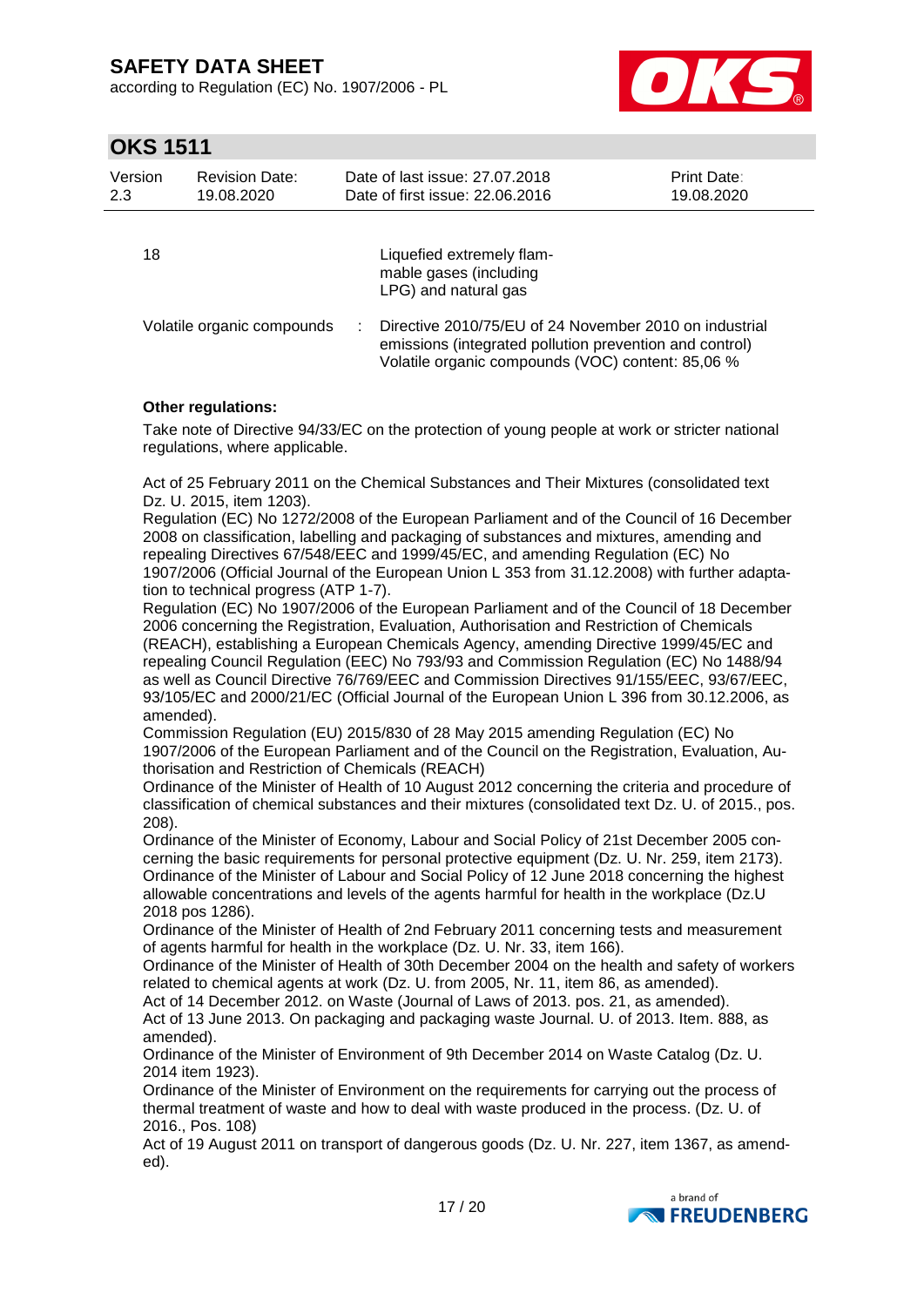according to Regulation (EC) No. 1907/2006 - PL



### **OKS 1511**

| Version | Revision Date: | Date of last issue: 27,07,2018  | <b>Print Date:</b> |
|---------|----------------|---------------------------------|--------------------|
| 2.3     | 19.08.2020     | Date of first issue: 22,06,2016 | 19.08.2020         |

Government Statement of 26 July 2005 on enforcing of changes Annexes A and B of European Agreement concerning international transport of dangerous goods by road (ADR) (Dz. U. Nr. 178, item 1481, as amended).

Ordinance of the Minister of Health of 20th April 2012 concerning labeling of containers of dangerous substances and dangerous mixtures and some mixtures ((consolidated text) Dz. U. z 2015 nr. 0 poz. 450).

Ordinance of the Minister of Health of 11th June 2012 concerning categories of dangerous substances and dangerous mixtures for which containers must be fitted with child-resistant fastenings and a tactile warning of danger (Dz. U. from 2012, item 688 as amended).

#### **15.2 Chemical safety assessment**

This information is not available.

### **SECTION 16: Other information**

#### **Full text of H-Statements**

| H <sub>220</sub><br>H <sub>225</sub><br>H <sub>280</sub><br>H304<br>H315<br>H336<br>H411 | Extremely flammable gas.<br>Highly flammable liquid and vapour.<br>Contains gas under pressure; may explode if heated.<br>May be fatal if swallowed and enters airways.<br>Causes skin irritation.<br>May cause drowsiness or dizziness.<br>Toxic to aquatic life with long lasting effects.                                                                                                                                                                                                                                                             |
|------------------------------------------------------------------------------------------|----------------------------------------------------------------------------------------------------------------------------------------------------------------------------------------------------------------------------------------------------------------------------------------------------------------------------------------------------------------------------------------------------------------------------------------------------------------------------------------------------------------------------------------------------------|
| <b>Full text of other abbreviations</b>                                                  |                                                                                                                                                                                                                                                                                                                                                                                                                                                                                                                                                          |
|                                                                                          |                                                                                                                                                                                                                                                                                                                                                                                                                                                                                                                                                          |
|                                                                                          |                                                                                                                                                                                                                                                                                                                                                                                                                                                                                                                                                          |
| Note C                                                                                   | Some organic substances may be marketed either in a specif-<br>ic isomeric form or as a mixture of several isomers. In this<br>case the supplier must state on the label whether the sub-<br>stance is a specific isomer or a mixture of isomers.                                                                                                                                                                                                                                                                                                        |
| Note U (table 3.1)                                                                       | When put on the market gases have to be classified as "Gas-<br>es under pressure", in one of the groups compressed gas,<br>liquefied gas, refrigerated liquefied gas or dissolved gas. The<br>group depends on the physical state in which the gas is pack-<br>aged and therefore has to be assigned case by case. The<br>following codes are assigned: Press. Gas (Comp.) Press. Gas<br>(Liq.) Press. Gas (Ref. Liq.) Press. Gas (Diss.) Aerosols shall<br>not be classified as gases under pressure (See Annex I, Part<br>2, Section 2.3.2.1, Note 2). |
| PL OEL                                                                                   | Poland. Occupational exposure limits for airborne toxic sub-<br>stances                                                                                                                                                                                                                                                                                                                                                                                                                                                                                  |
| PL OEL / NDS<br>PL OEL / NDSch                                                           | <b>Maximal Admissible Concentration</b><br>Maximal Admissible Temporary Concentration                                                                                                                                                                                                                                                                                                                                                                                                                                                                    |

ADN - European Agreement concerning the International Carriage of Dangerous Goods by Inland Waterways; ADR - European Agreement concerning the International Carriage of Dangerous

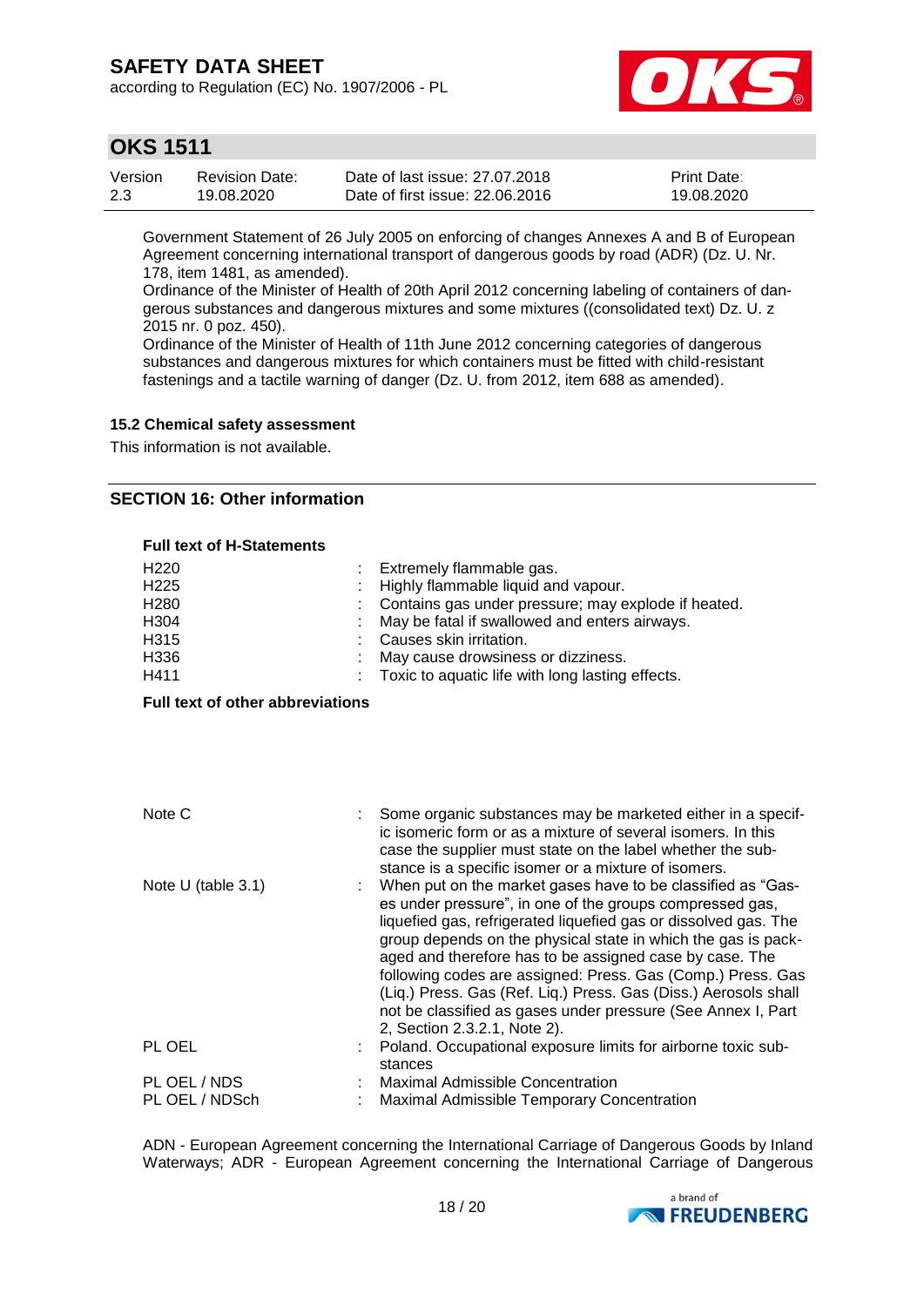according to Regulation (EC) No. 1907/2006 - PL



### **OKS 1511**

| Version | <b>Revision Date:</b> | Date of last issue: 27,07,2018  | <b>Print Date:</b> |
|---------|-----------------------|---------------------------------|--------------------|
| 2.3     | 19.08.2020            | Date of first issue: 22.06.2016 | 19.08.2020         |

Goods by Road; AICS - Australian Inventory of Chemical Substances; ASTM - American Society for the Testing of Materials; bw - Body weight; CLP - Classification Labelling Packaging Regulation; Regulation (EC) No 1272/2008; CMR - Carcinogen, Mutagen or Reproductive Toxicant; DIN - Standard of the German Institute for Standardisation; DSL - Domestic Substances List (Canada); ECHA - European Chemicals Agency; EC-Number - European Community number; ECx - Concentration associated with x% response; ELx - Loading rate associated with x% response; EmS - Emergency Schedule; ENCS - Existing and New Chemical Substances (Japan); ErCx - Concentration associated with x% growth rate response; GHS - Globally Harmonized System; GLP - Good Laboratory Practice; IARC - International Agency for Research on Cancer; IATA - International Air Transport Association; IBC - International Code for the Construction and Equipment of Ships carrying Dangerous Chemicals in Bulk; IC50 - Half maximal inhibitory concentration; ICAO - International Civil Aviation Organization; IECSC - Inventory of Existing Chemical Substances in China; IMDG - International Maritime Dangerous Goods; IMO - International Maritime Organization; ISHL - Industrial Safety and Health Law (Japan); ISO - International Organisation for Standardization; KECI - Korea Existing Chemicals Inventory; LC50 - Lethal Concentration to 50 % of a test population; LD50 - Lethal Dose to 50% of a test population (Median Lethal Dose); MARPOL - International Convention for the Prevention of Pollution from Ships; n.o.s. - Not Otherwise Specified; NO(A)EC - No Observed (Adverse) Effect Concentration; NO(A)EL - No Observed (Adverse) Effect Level; NOELR - No Observable Effect Loading Rate; NZIoC - New Zealand Inventory of Chemicals; OECD - Organization for Economic Co-operation and Development; OPPTS - Office of Chemical Safety and Pollution Prevention; PBT - Persistent, Bioaccumulative and Toxic substance; PICCS - Philippines Inventory of Chemicals and Chemical Substances; (Q)SAR - (Quantitative) Structure Activity Relationship; REACH - Regulation (EC) No 1907/2006 of the European Parliament and of the Council concerning the Registration, Evaluation, Authorisation and Restriction of Chemicals; RID - Regulations concerning the International Carriage of Dangerous Goods by Rail; SADT - Self-Accelerating Decomposition Temperature; SDS - Safety Data Sheet; SVHC - Substance of Very High Concern; TCSI - Taiwan Chemical Substance Inventory; TRGS - Technical Rule for Hazardous Substances; TSCA - Toxic Substances Control Act (United States); UN - United Nations; vPvB - Very Persistent and Very Bioaccumulative

### **Further information**

**Classification of the mixture: Classification procedure:**

| Aerosol 1         | H <sub>222</sub> , H <sub>229</sub> | Based on product data or assessment |
|-------------------|-------------------------------------|-------------------------------------|
| Skin Irrit. 2     | H315                                | Calculation method                  |
| STOT SE3          | H336                                | Based on product data or assessment |
| Asp. Tox. 1       | H <sub>304</sub>                    | Based on product data or assessment |
| Aquatic Chronic 3 | H412                                | Calculation method                  |

| Based on product data or assessment |
|-------------------------------------|
| Calculation method                  |
| Based on product data or assessment |
| Based on product data or assessment |
| Calculation method                  |

This safety data sheet applies only to products as originally packed and labelled. The information contained therein may not be reproduced or modified without our express written permission. Any forwarding of this document is only permitted to the extent required by law. Any further, in particular public, dissemination of the safety data sheet (e.g. as a document for download from the Internet) is not permitted without our express written consent. We provide our customers with amended safety data sheets as prescribed by law. The customer is responsible for passing on safety data sheets and any amendments contained therein to its own customers, employees and other users of the product. We provide no guarantee that safety data sheets received by users from third parties are up-to-date. All information and instructions in this safety data sheet have been compiled to the best of our knowledge and are based on the information available to us on the day of publication. The information provided is intended to describe the product in relation to